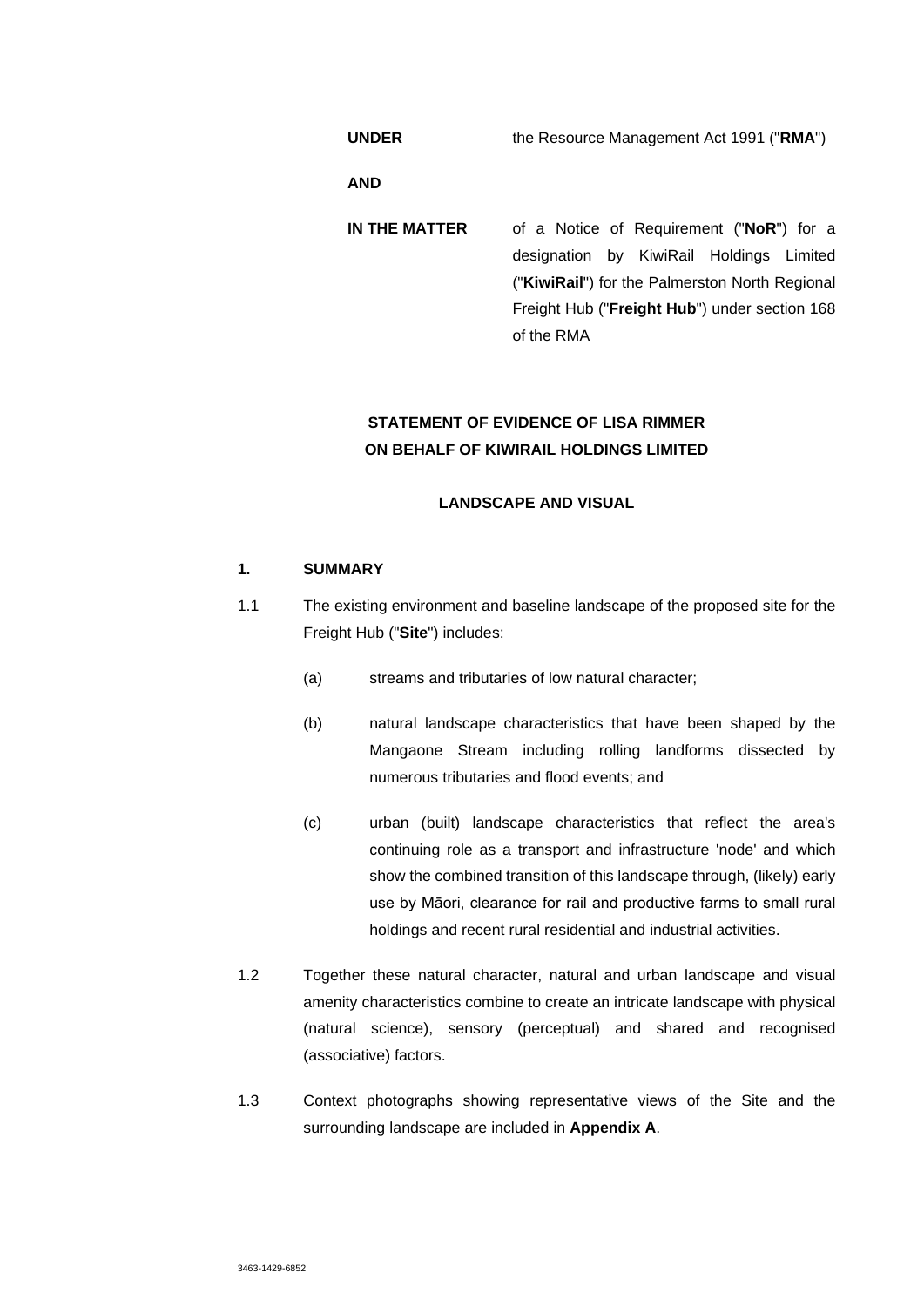- 1.4 Comprehensive mitigation planting, using indigenous species once typical of the area, has been incorporated into the design of the Freight Hub to manage the potential adverse visual and landscape effects, as shown in the concept Landscape Plan, illustrated in **Appendix B**. Cross sections through the Landscape Plan, are illustrated in **Appendix C** and a draft planting palette is included in **Appendix D**.
- 1.5 Even with the proposed mitigation planting and preferred layout, to locate larger structures closer to the existing North East Industrial Zone ("**NEIZ**"), the potential adverse landscape effects range from **low-moderate to high** (on a 7 point scale) due to the nature and scale of the project. There will also be a range of positive effects provided in terms of natural character, overall, compared to the existing environment and for urban (built) landscape and visual amenity, in some locations.
- 1.6 I have made a number of recommendations to further mitigate the potential adverse landscape effects as detailed design is advanced, in order to further integrate the Freight Hub into the surrounding environment. This includes a Landscape and Design Plan which has been incorporated into the proposed conditions for the Freight Hub attached to Ms Bell's evidence as Appendix 1 ("**Proposed Conditions**").

# **2. INTRODUCTION**

- 2.1 My full name is Lisa Gayle Rimmer. I am a Principal Landscape Architect at Isthmus. I hold the qualifications of a Bachelor of Horticultural Science (Massey University) and a Master of Landscape Architecture (Lincoln University).
- 2.2 I am a registered member of the New Zealand Institute of Landscape Architects Tuia Pito Ora. I am also a member of the Resource Management Law Association.

## **Experience**

- 2.3 I have 14 years' professional experience throughout New Zealand in a range of project types including infrastructure, policy and guidelines work, land development, public places, and streetscape design.
- 2.4 Of relevance to this hearing, I have worked on a number of large-scale infrastructure projects including the Waitohi Picton Ferry Terminal Redevelopment, Ngā Ūranga ki Pito One Shared Path, Mt Messenger Highway, RiverLink and Ōtaki to north of Levin Highway. I have also worked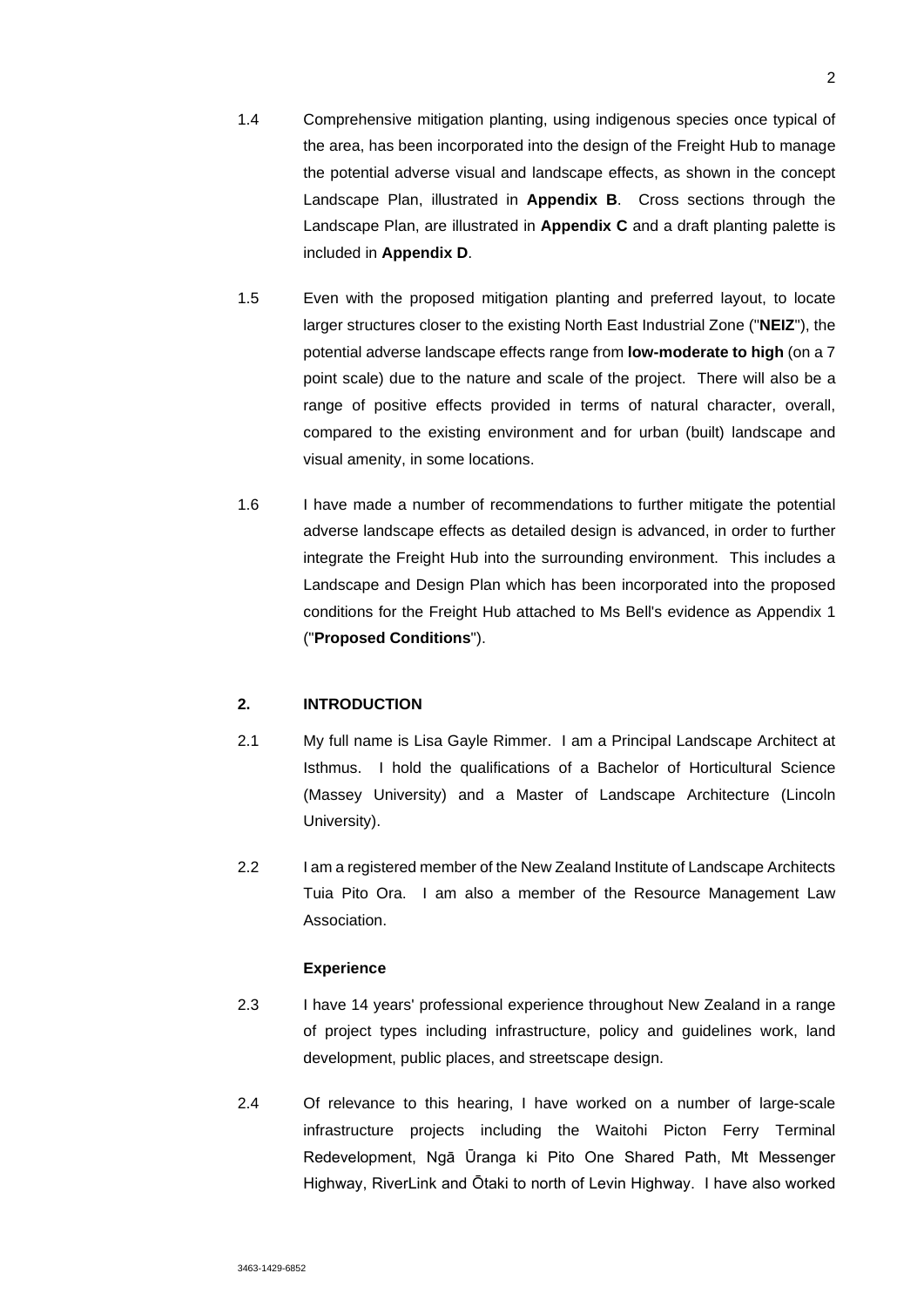on a number of projects for Palmerston North City Council ("**PNCC**") including Plan Change C: Kikiwhenua residential area, the Square East City Centre Streetscape Development and the Manawatū River Wayfinding Signage Strategy.

### **Involvement in the Freight Hub**

- 2.5 I have been involved in the Freight Hub project since 2019. I am familiar with the existing site and the surrounding Bunnythorpe and Palmerston North City area. I prepared the Landscape and Visual Effects Assessment that was included with the Assessment of Environmental Effects ("**AEE**") and have undertaken a number of visits to the Site and the surrounding area through 2019 to 2021 to inform this assessment.
- 2.6 I also provided input to KiwiRail's section 92 response dated 15 February 2021 ("**First Section 92 Response**").
- 2.7 Further to that response, and in response to submissions, I have carried out an additional site visit to take photographs from representative viewpoints that are now included in the context photograph appendix, attached as **Appendix A** to my evidence. This includes additional representative residential viewpoints from Roberts Line west, Clevely Line west, Te Ngaio Rd and Sangsters Rd and representative viewpoints for motorists along Sangsters Rd (as Figures 22-30 in **Appendix A**).
- 2.8 In addition, further development to the lighting design for the Freight Hub has resulted in an update to the Landscape Plan and Illustrative Cross sections for the project, attached as **Appendix B** and **C** to my evidence. Consideration of lighting elements forms part of the assessment of effects on landscape and visual amenity, as considered in section 7 of this evidence.

# **Code of conduct**

2.9 I confirm that I have read the Code of Conduct for Expert Witnesses contained in the Environment Court Practice Note 2014 and that I agree to comply with it. I confirm that I have considered all the material facts that I am aware of that might alter or detract from the opinions that I express, and that this evidence is within my area of expertise, except where I state that I am relying on the evidence of another person.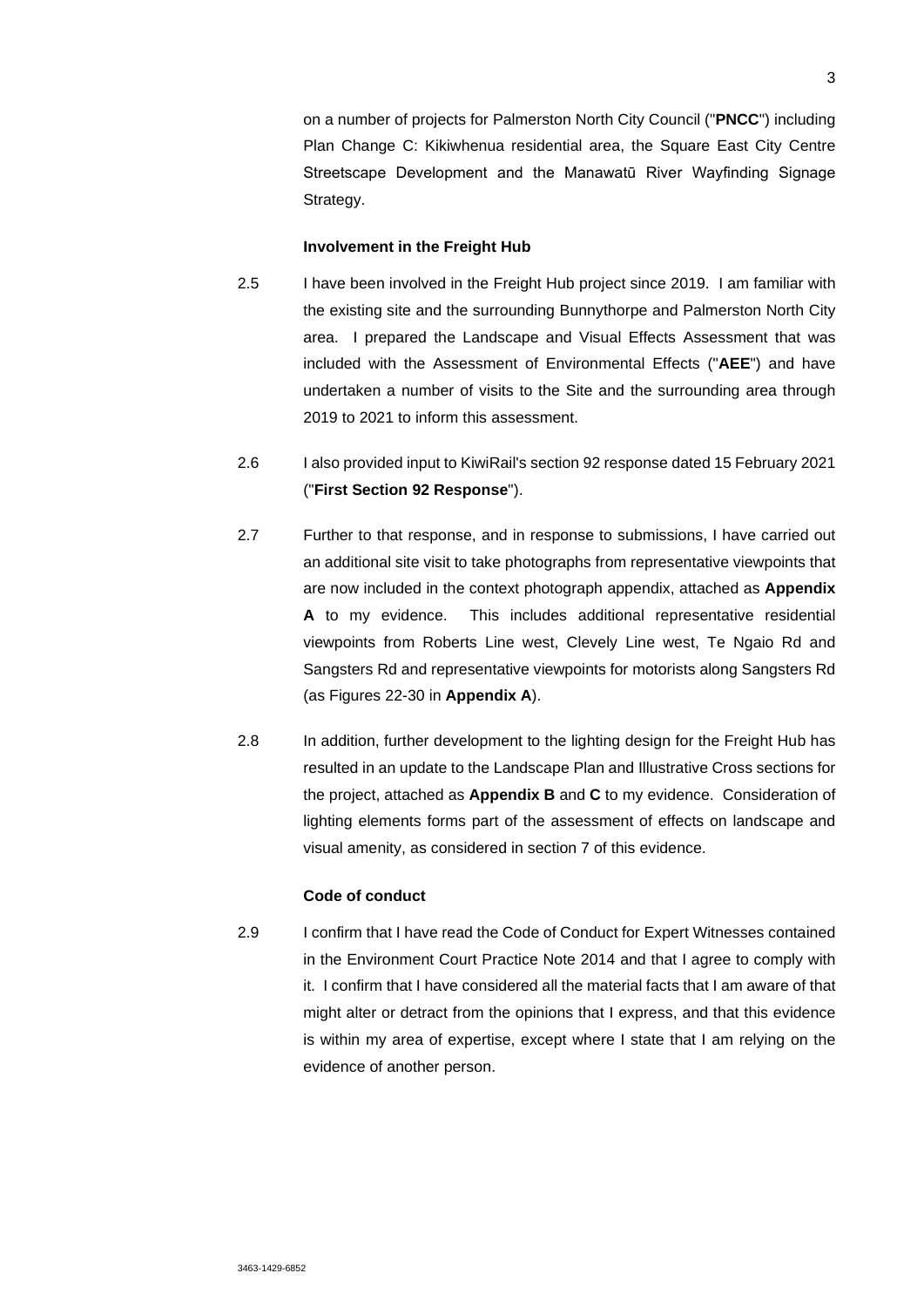# **3. SCOPE OF EVIDENCE**

- 3.1 This statement of evidence will:
	- (a) describe the Freight Hub insofar as it is relevant to the Landscape and Visual Effects Assessment;
	- (b) provide an overview of the methodology and the existing environment, as set out in the Landscape and Visual Effects Assessment;
	- (c) explain the landscape and visual effects of the Freight Hub;
	- (d) respond to the submissions received that relate to the landscape and visual effects on the environment; and
	- (e) address relevant matters raised in the Section 42A Report.

## **4. PROJECT DESCRIPTION**

- 4.1 An overall description of the Freight Hub is included in the AEE and evidence of Ms Bell and Mr Skelton.<sup>1</sup> In the following section, I outline the aspects of the concept design for Freight Hub that are particularly relevant to my assessment.
- 4.2 The primary operational elements of the Freight Hub itself will be built over 130 ha at a constant level, RL50. This includes:
	- (a) The marshalling yard will be located alongside the existing Railway Road (which will be closed) and then used to relocate the North Island Main Trunk Line ("**NIMT**"). The existing rail embankment will be modified, replanted and used to develop the noise barriers on the eastern side of the Freight Hub.
	- (b) The Container Terminal to the west of the marshalling yard, which will be serviced by rail and road and provide for up to 12 m high stacks (3 container units) over 880 m.
	- (c) Maintenance facilities which are proposed to be located to the north of the terminal and marshalling yards, including a larger scaled building (approximately 1,700 m<sup>2</sup>) with a maximum height of 16 m.

1

Evidence of Karen Bell, dated 9 July 2021; Evidence of Michael Skelton, dated 9 July 2021.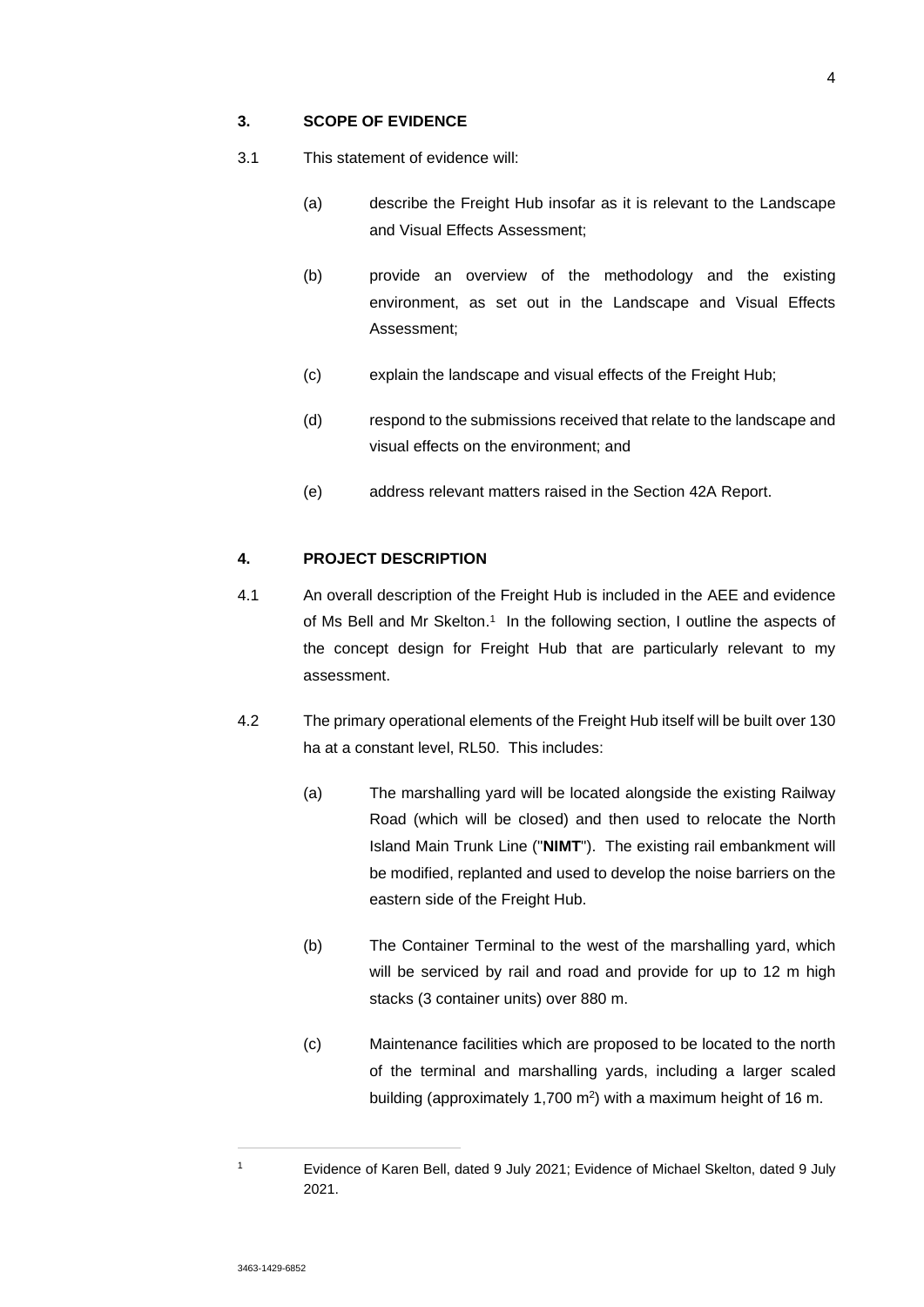- (d) Freight forwarding facilities are expected to be located to the west of the marshalling yards and container terminal, also serviced by road and rail. These will provide for distribution and freight forwarding type warehousing. These buildings are proposed to be set back from the new perimeter road and from Roberts Line by at least 40 m with a maximum height of 14 m (stepping up from the road edge maximum height of 11 m).
- (e) Log yard and bulk storage yards will be located to the north of the warehouses, including the potential for four tanks with a maximum height of 6 m serviced by road and rail connections.
- (f) Lighting is proposed in the Freight Hub to provide for safe 24/7 operation including 20 m high flood lights and 7 m high poles with building mounted lights set at 12 m in some locations, as shown in the Landscape Plan and Cross Sections in **Appendix B.**

### **Planting**

4.3 Significant mitigation planting is proposed over 50 ha within the Designation Extent. As shown in the proposed Landscape Plan, the planting approach uses naturalised groupings including mass planting to the stream channel and Freight Hub boundaries. Taller trees are used to help integrate, rather than screen, the Freight Hub development into the surrounding environment, and to complement the river terrace and river plains planting proposed elsewhere in the designation. The proposed planting associated with the Freight Hub has a minimum depth of approximately 16 m, at the corner of the distribution buildings and the 'bend' in the new perimeter road, near its intersection with Roberts Line. The planted area is typically more than 35 m deep along the full extent of the distribution buildings. A draft palette of planting types, as shown on the Landscape Plan is included in **Appendix D** of my evidence.

## **Access and noise mitigation**

4.4 Access in and out of the Freight Hub will be provided for in three locations from the new perimeter road. The Freight Hub will be secured, either with fencing or noise mitigation structures. The proposed planting has a depth of at least 5 m to the new perimeter roadside of any noise mitigation wall or fence. Noise mitigation will be required, to the edges of the designation, excluding the boundary east of Richardsons Line. Vertical walls are expected to be located directly alongside the Freight Hub, either as part of the security fencing or on top of the Sangsters Road embankment. These walls will be screened over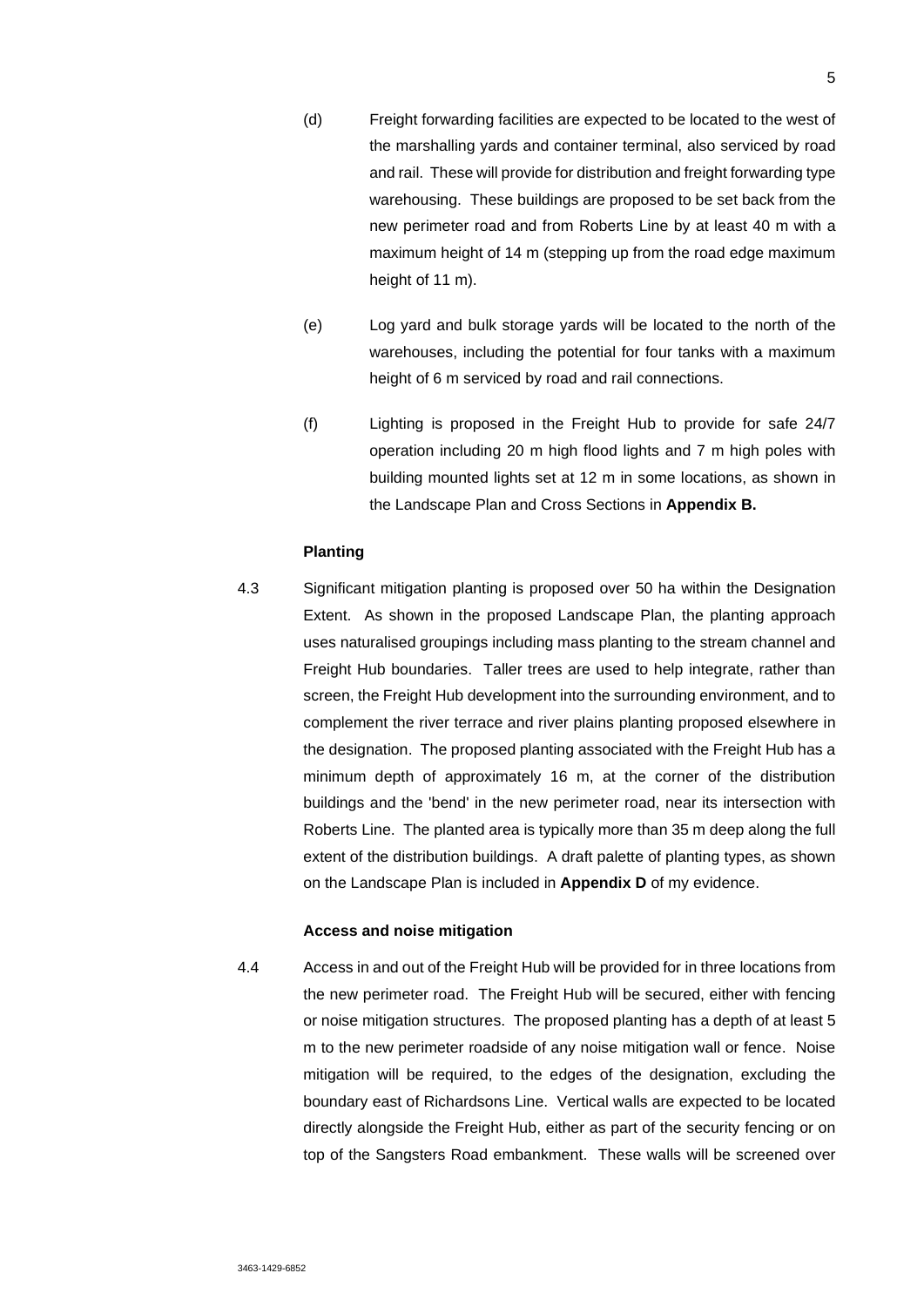time by the proposed mitigation planting as shown in Cross Sections 3-9 in **Appendix B**.

- 4.5 For a short extent, to the south and north Te Ngaio Road, a vertical wall is proposed near the edge of the designation boundary, to the west of the perimeter road. This wall transitions into a 3 m high noise mitigation earth bund north of 245 Te Ngaio Rd (which is then offset from the rear of residential properties along Maple St). In the south, the vertical wall will be a 3 m structure which provides noise mitigation 'overlap' with a wall located on the opposite side of the proposed perimeter road. The vertical wall will reduce in height as it transitions into the earth bund.
- 4.6 Alongside 242 Te Ngaio Rd, there will be a 3m high wall located 90 m to the east of the residence (and 8.5 m to the east of the existing utility shed) with a top of wall RL55.2. However, as the house at this location is on higher ground, the top of the wall will be located less than 500mm above the line of sight (at 1.5m) and it will be partly screened by the shed. Its setting inside the Designation Extent also allows for planting to screen this wall over time.
- 4.7 The same relationship will exist for the residence at 241 Te Ngaio Rd, where the wall will be located approximately 80 m from the house.
- 4.8 At 245 Te Ngaio Rd, the 3m vertical concrete wall will be located approximately 30 m from the eastern wall of the house, and, although it can be screened by planting over time, half the wall will be above eye height and any planting to screen this element would screen views to the east. Properties along Te Ngaio Rd have been identified in my recommendations for further investigation, to confirm the potential for high adverse visual amenity effects and any additional mitigation required.
- 4.9 North of the Te Ngaio Rd area, the 3 m earth bund will continue and wrap around to the end of Maple St. This bund will have a 1v:3h sloped profile and 2 m wide crest. The top of bund RL will vary, as required to provide effective noise mitigation. At its highest it will be set at RL58, as shown in the Cross Sections 1-2 in **Appendix B**. This bund is proposed to be planted with low river terrace type species or grassed to retain more open views to the east. It is unlikely to impact views from the cemetery, due to existing vegetation along the boundary. Views of the bund from Maple St properties will vary, depending on existing screening elements such as planting to their back boundaries. Refer to Context Photographs Viewpoints, 6-9 **Appendix A**.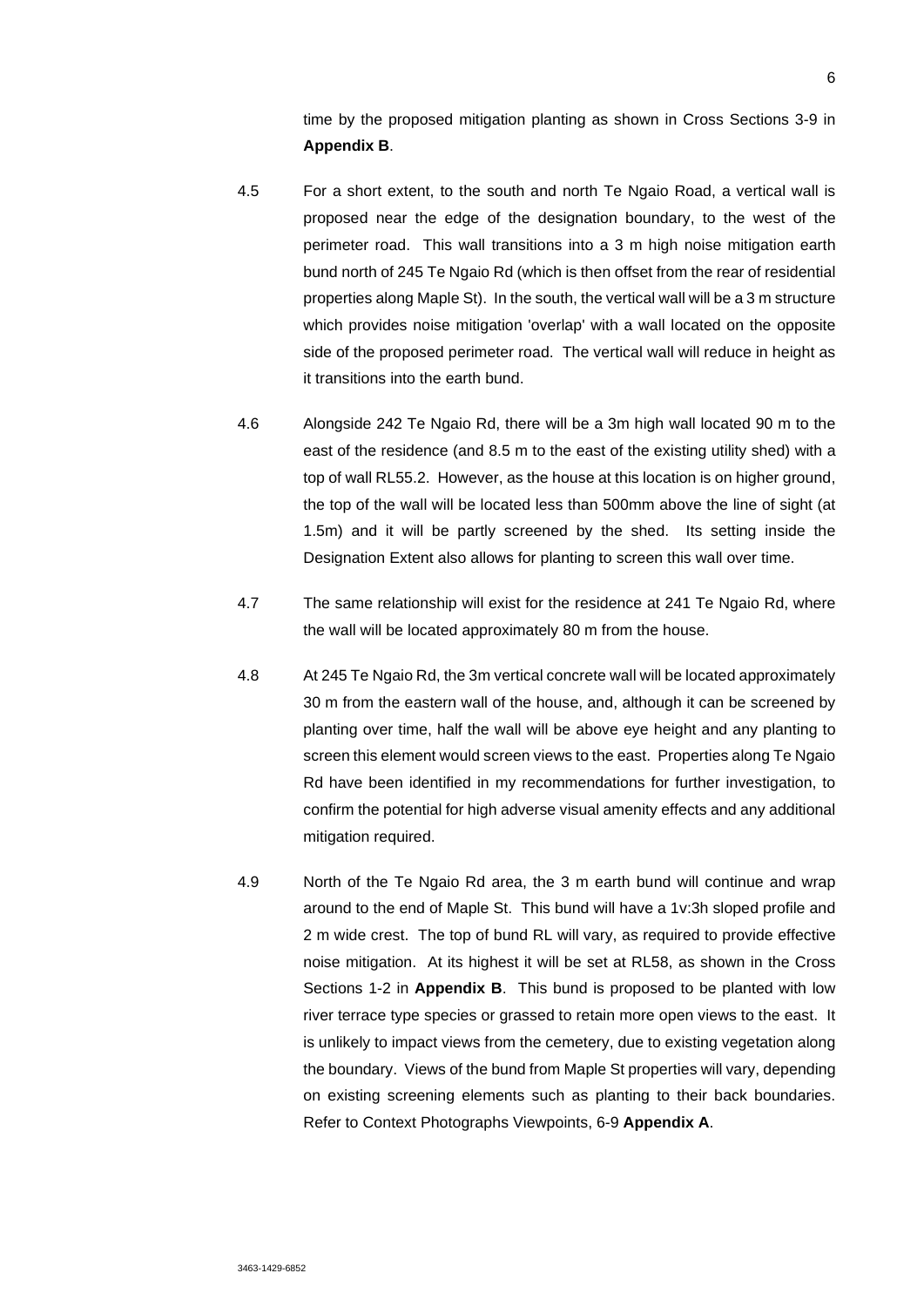#### **Stormwater ponds**

- 4.10 Two stormwater ponds totalling approximately 13.1 ha are proposed outside the Freight Hub to the west, and one to the south. These ponds will provide storage capacity to manage flooding and wetland areas for the treatment of on-site stormwater. These features are able to be naturalised, to include a more varied profile in long and cross section, as will the stream channel within the Freight Hub. The ponds and naturalised stream channel will be directly connected to the Mangaone Stream via culverts and outfall to an existing tributary. Taller river plains type mitigation planting will be integrated around these features as shown in Cross Section 5 of **Appendix B.**
- 4.11 The proposed naturalised stream channel will be set within broader areas of naturalised planting. The width and depth of the channel provides scope to vary the long and cross section; to naturalise its profile and include woody and wetland species.

### **Te Araroa Trail and other tracks**

- 4.12 Te Araroa Trail will be reinstated alongside Sangsters Rd and this will be set to the base of the new revegetated embankment. The design integrates an opportunity to include a lookout point on top of the embankment, where the noise mitigation walls are offset, as shown in Cross Section 8, **Appendix B.**  This lookout feature could be detailed to include interpretation of the history of the landscape.
- 4.13 The Freight Hub also includes a proposed off-road 3 m recreation track**,** to the west of the new perimeter road. This offers an alternative pedestrian and cycle route to and from Maple St and the Roberts Line intersection, including a short section of the perimeter road footpath. This track is proposed to include 'loops' around the naturalised stormwater ponds.

## **Perimeter Road and other road changes**

4.14 The new perimeter road will contribute to the required fill and cut batters for the project, and these will be limited to approximately 2.5 m in height (to the south and north of Te Ngaio Rd). All batters will be gently sloped and replanted. Lighting, with 7 m high poles, will be required at the new perimeter road intersections and at the three entry / exit gates to the Freight Hub. The road reserve will accommodate a footpath along its western edge. The road reserve provides sufficient width for 2.5 m wide path with a 1 m buffer to the kerb. Other road closures will remove the level rail crossings from Railway Rd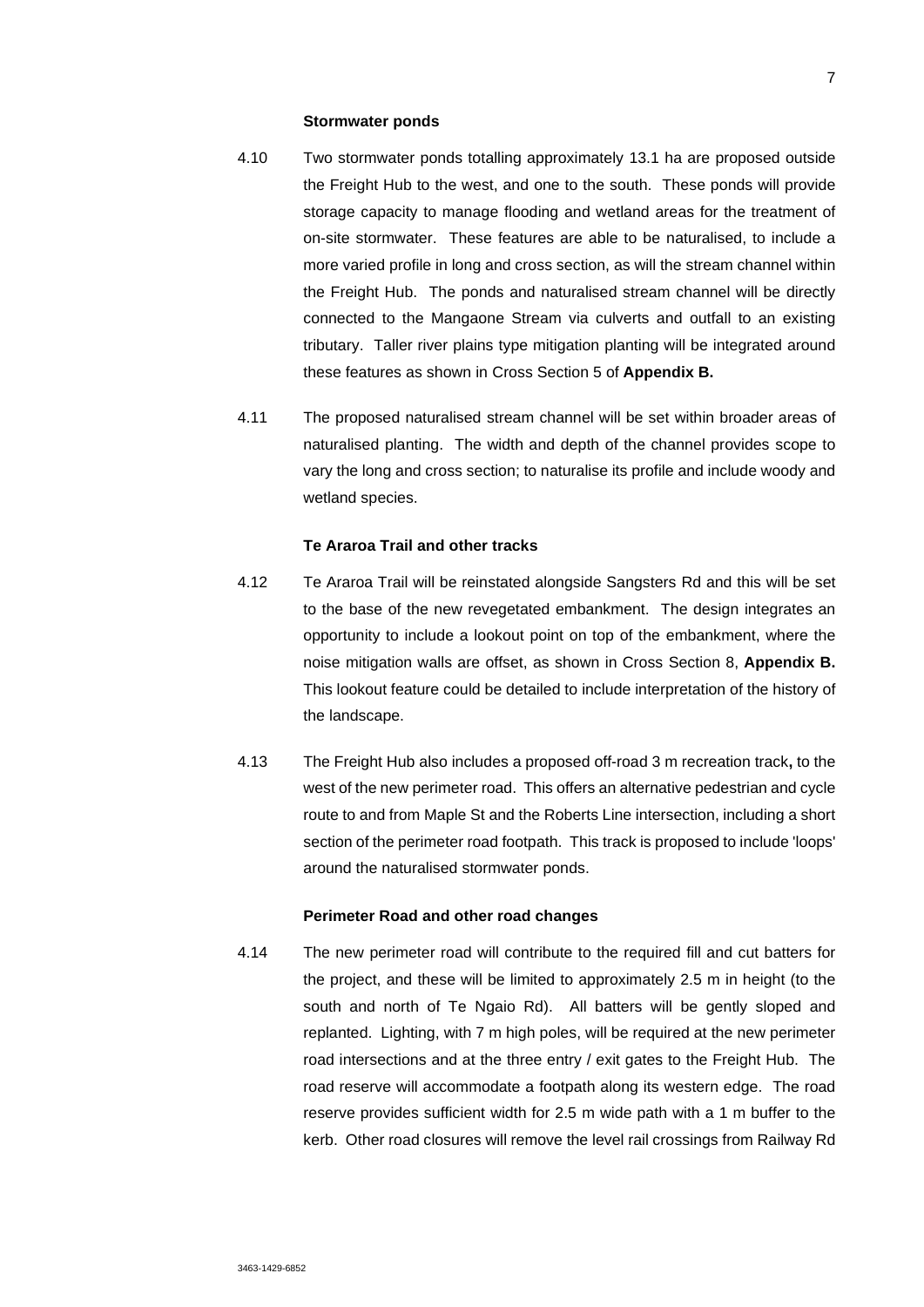to Sangsters Rd. Roberts Line east will become a cul de sac, removing direct access to Railway Rd.

# **5. METHODS OF ASSESSMENT**

- 5.1 My assessment methodology has followed best practice guidance set out by the New Zealand Institute of Landscape Architects' Best Practice Guidance Note 10.1 with reference to the Te Tangi a te Manu - Aotearoa Landscape Assessment Guidelines adopted as a guidance document by the institute May 2021 (this guide was available in draft form in 2020 and was used to inform my assessment).
- 5.2 The assessment has not been informed by photo simulations. For the purpose of the NoR, the Context Photographs, Landscape Plan and Illustrative Cross Sections, as included in **Appendix A and B** are appropriate visual guides to the assessment of landscape, visual amenity and natural character effects at this stage of the project.
- 5.3 Preparation of photo simulations would require a detailed 3-dimensional model of the ground plane works which will only be confirmed through the Outline Plan phase. Further, the design for the buildings (which will be important contributors to potential adverse visual amenity effects) will be developed at the detailed design stage. Showing these buildings at this concept design phase would over or under state the potential effects, as the design is not confirmed. Photo simulations are not required by the NZILA quidelines and, due to the design development required, these would not act as an accurate representation of the proposal at this early stage.

# **Definitions of key concepts**

5.4 There are a number of key concepts for assessing the landscape and visual effects of the Freight Hub, which are described below.

#### *Landscape*

5.5 Landscape is the cumulative expression of natural and human features, patterns, and processes in a geographical area, including physical components, perceptions, and associations. This term captures both the natural and urban (built) landscape matters including urban (built) design. Landscape components include the physical (natural science), sensory (perceptual) and associative (shared and recognised) matters which result from both natural and urban (built) landscape factors such as landform,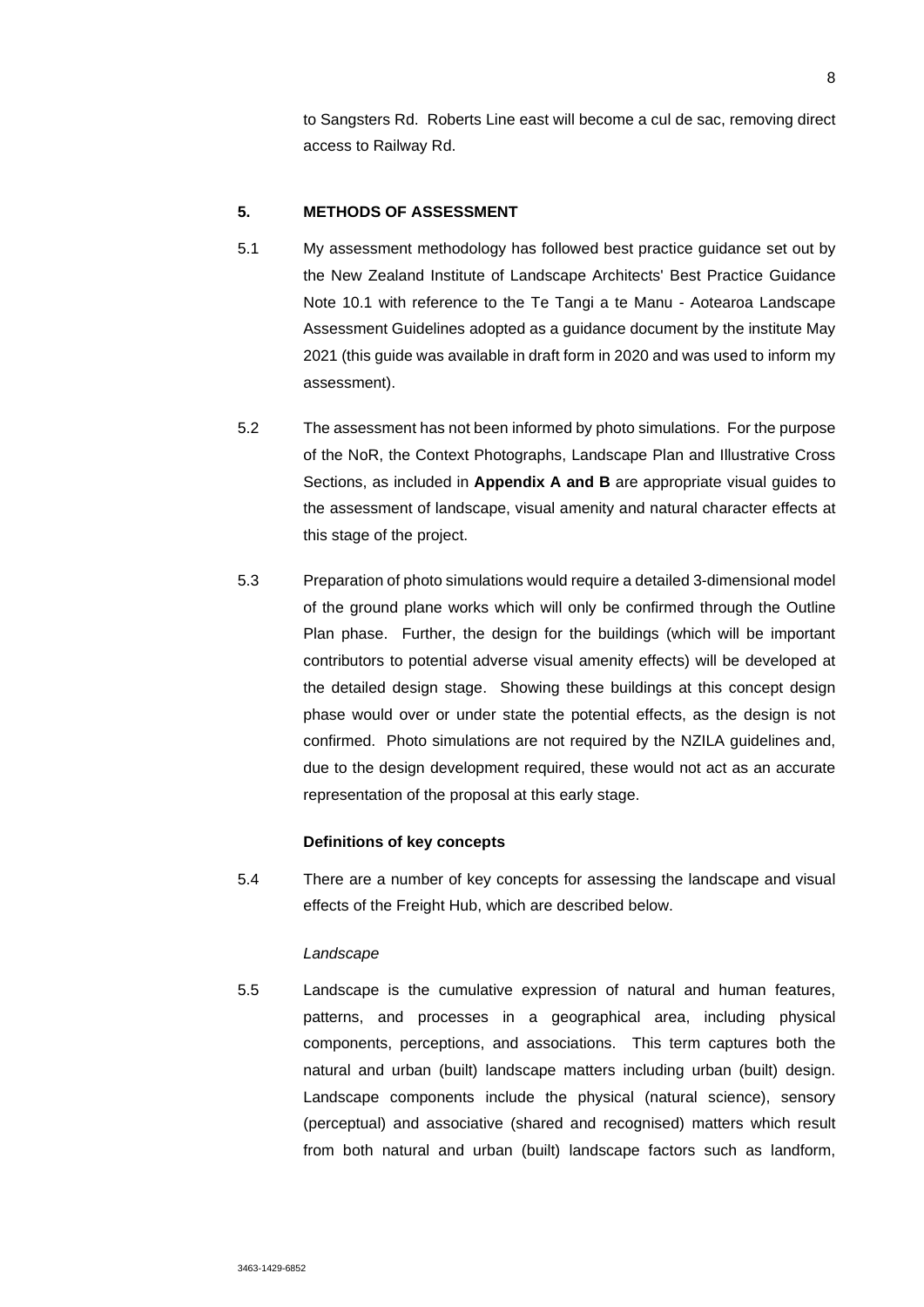waterways, vegetation, existing buildings, road networks, heritage features and activities (noting this is not an inclusive list).

# *Visual amenity*

5.6 Visual amenity is a component of landscape. It is the amenity derived from views of a landscape area. Amenity is the natural or physical qualities and characteristics of an area that contribute to people's appreciation of its pleasantness, aesthetic coherence, and cultural and recreational attributes.

### *Natural character*

5.7 Natural character is a type of character, resulting from the balance of physical, sensory, and associative factors that have been influenced by human intervention. In this context, and with reference to section 6(a) of the RMA, natural character relates to the Mangaone Stream and its environs, what is perceived as the 'river and their margins'.

### **Assessment approach**

- 5.8 With reference to best practice NZILA guidance:
	- (a) The existing degree of natural character is able to be rated on a 7 point scale, from very low to very high, as part of a summative evaluation, along with the identification of natural science (physical) and sensory (perceptual) qualities and characteristics, that contribute to this. The NZILA guidelines, Te Tangi a te Manu, defines natural character as:

the distinct combination of an area's natural characteristics and qualities, including degree of naturalness.

The degree of naturalness, or significance of natural character, can be rated on a 7-point scale. The range, from pristine to modified, is one aspect of natural character. The existing degree of natural character and the qualities and characteristics that contribute to this, are addressed in my assessment.

(b) Landscape character is not assessed on a 7-point scale. Unlike natural character, there is no credible scale of evaluation that can be applied to it. There is no 'very low' or 'very high' landscape character, just the factors that contribute to it. Character results from the unique combination of natural and built components including natural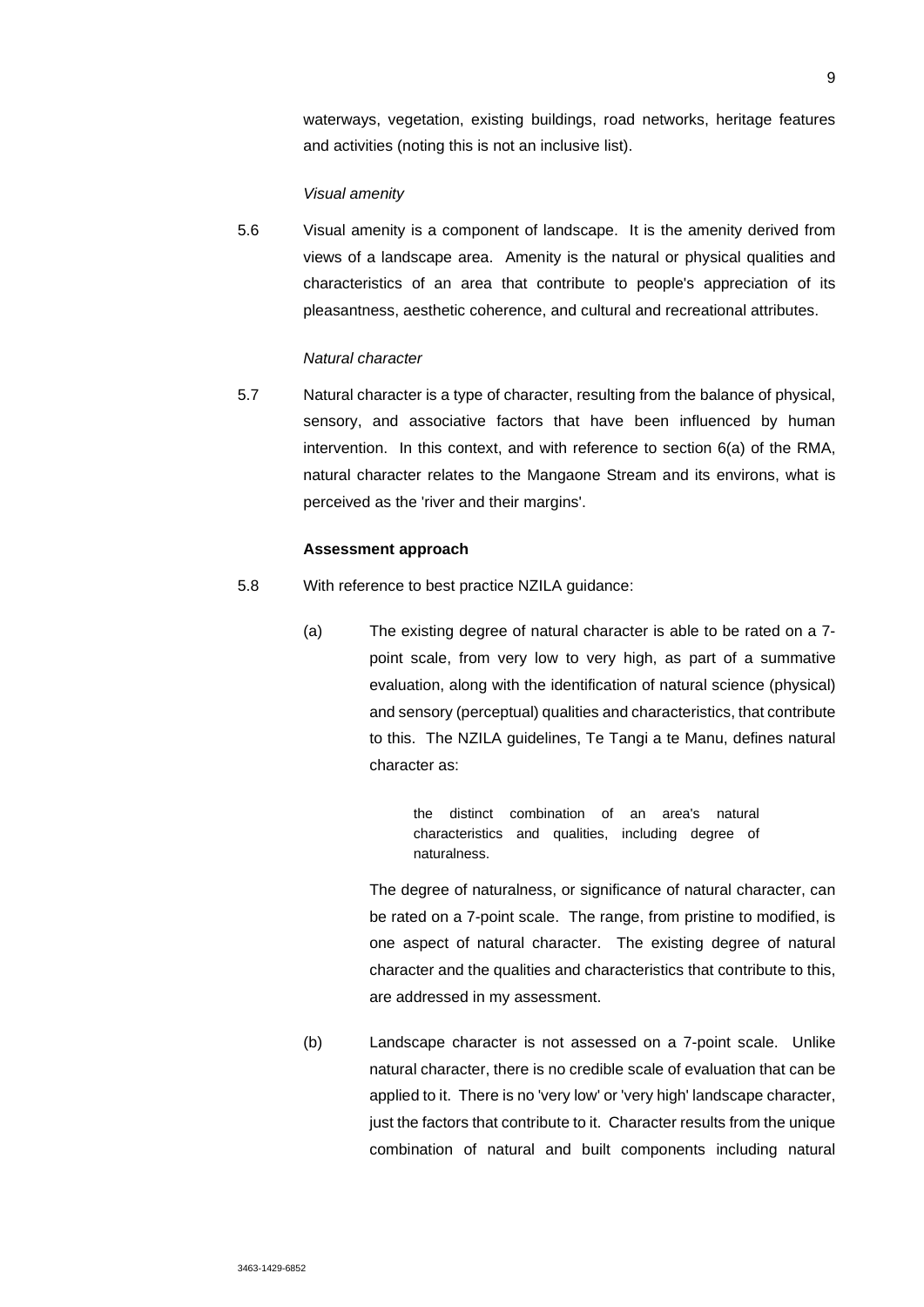science, sensory and shared and recognised (associative) matters, as are identified and described in my assessment.

- (c) Existing factors that contribute to visual amenity are identified and described in my assessment. With reference to aesthetic conventions, this includes factors such as the presence of streams, mature vegetation, distinct landforms, openness, retained patterns of rural activity (including early buildings) and distant views of the Tararuas. Outside of district wide landscape visual amenity evaluation, where there is greater scope for calibration, existing environment visual amenity ratings have less utility and are not considered necessary to inform the assessment of effects.
- 5.9 The potential natural character (where applicable), natural and urban (built) landscape and visual amenity effects are assessed in terms of the main components of the Freight Hub, being the operational Freight Hub itself, the noise mitigation structures, the stormwater ponds and new road connections and trail / path connections. I have used this approach to ensure that the overall assessment identifies both the source of the effects and the design and mitigation measures that contribute to it.
- 5.10 The effects are assessed against the existing environment including the reasonably foreseeable future environment. The effects assessment includes the mitigation proposed as outlined in the AEE and illustrated in the Landscape Plan and Cross Sections in **Appendix B** and **C**. Effects can be positive, neutral or adverse. Landscape effects are measured against landscape values. They comprise the nature of effect, its magnitude, and its significance in context. Magnitude is assessed against the 7-point scale, but magnitude should be considered together with the nature of the effect and the context.
- 5.11 In the evaluation of the existing environment, and the assessment of effects, I have drawn from the technical reports and evidence prepared by other specialists including Mr Garrett-Walker, Mr Leahy, Mr Parker, Mr Georgeson, Dr Chiles, and Ms Austin as they provide information that is relevant to natural character, landscape and visual amenity matters. The consideration of values to tangata whenua, as a landscape matter, addresses known values based on desktop research only. These values are appropriately assessed through cultural impact assessment(s).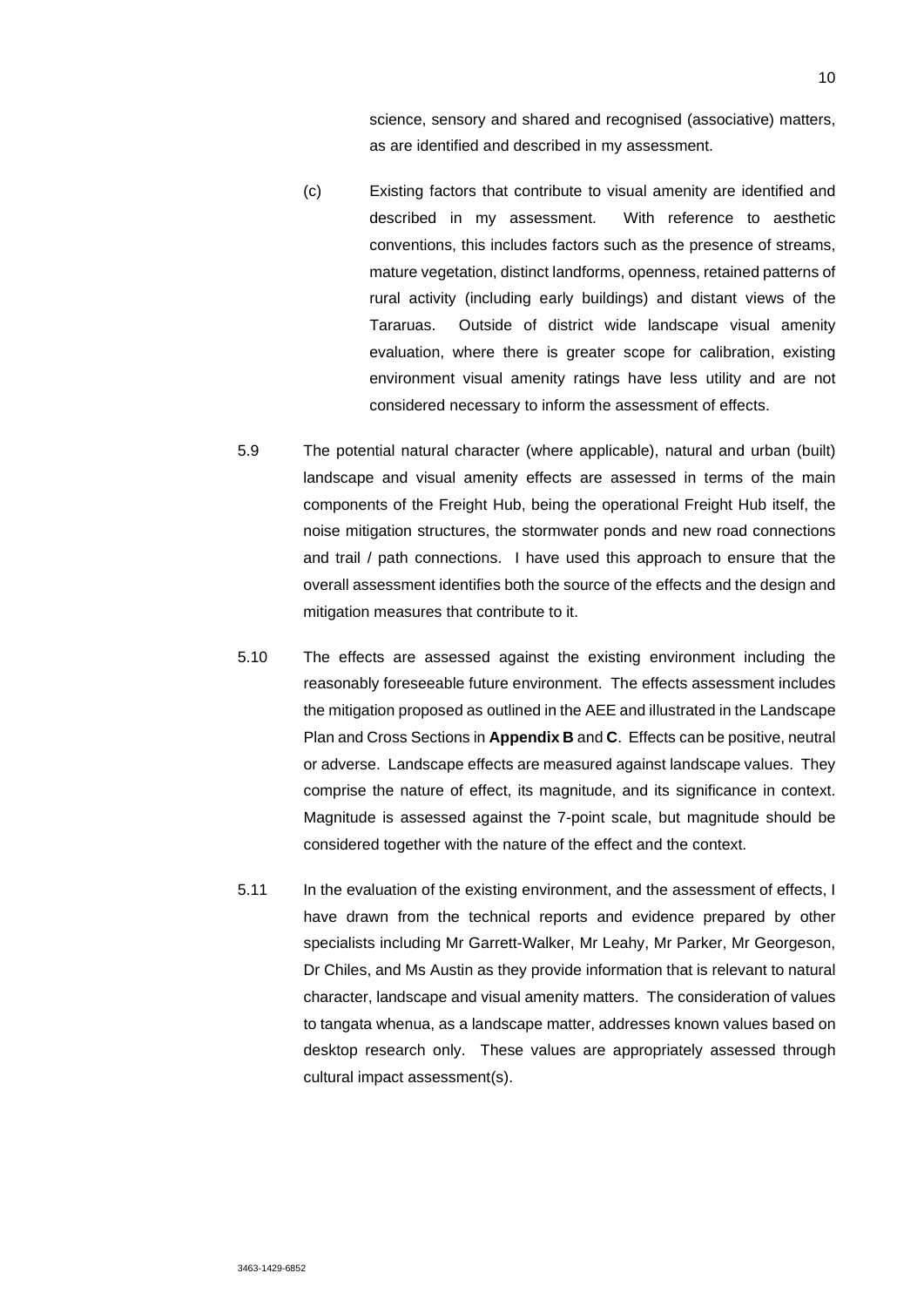# **6. EXISTING ENVIRONMENT**

- 6.1 The existing environment has been considered in three contexts as shown in Figure 1 below:
	- (a) the broader Manawatu stream plains and terraces;
	- (b) the Bunnythorpe Palmerston North environs; and
	- (c) the Freight Hub Designation Extent.

# **Manawatu – Mangaone Stream Plains and Terraces**

- 6.2 The Site is located between Roberts Line, Railway Rd, Maple St, and the Mangaone Stream, near the township of Bunnythorpe and the existing development in the NEIZ of Palmerston North City. The Context Photographs shown in Figures 2-5 of **Appendix A** represent views of the wider landscape from public roads around the Site.
- 6.3 The relevant landscape context for the Freight Hub is the flood plain of the Mangaone Stream and the elevated landforms to the east between Bunnythorpe and Palmerston North. This area extends between Kairanga– Bunnythorpe Rd and Mangaone Stream to the west, the Sangsters Rd slopes to the east, the north-eastern industrial land and interface, with the regional airport to the south and the Bunnythorpe township to the north.



Figure 1 – Freight Hub - Landscape Context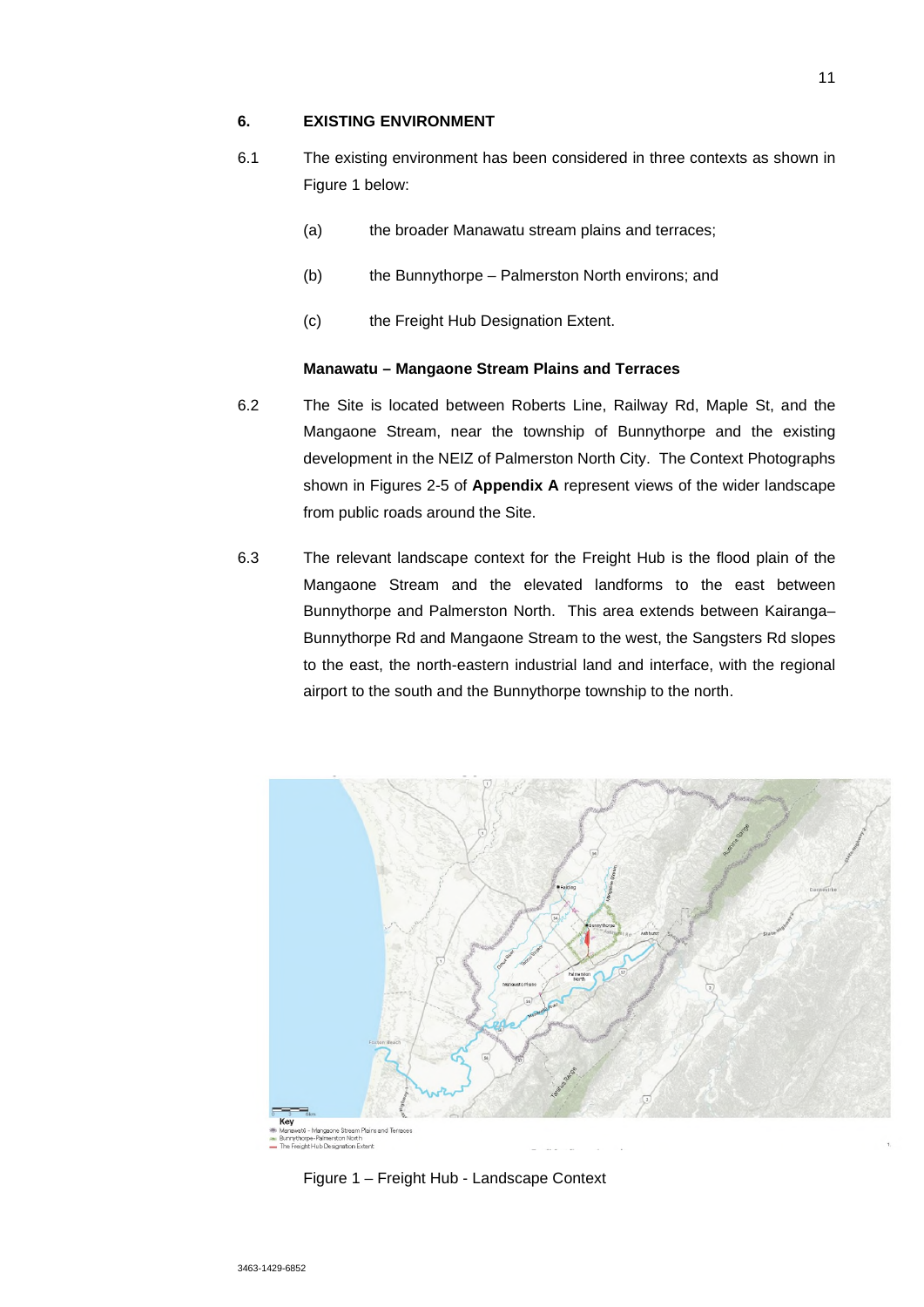- 6.4 The broadscale context for the Freight Hub includes the Ōroua River Plains and setting within the wider Manawatū River catchment backdropped by the Tararua and Ruahine Ranges. Figure 1 above shows the setting of the Freight Hub within these contexts.
- 6.5 The patterns of natural and urban (built) landscape in the broadscale context establish the Site and the Freight Hub as part of:
	- (a) a diverse river-based landscape with an intricate relationship between waterways and existing commercial, industrial, residential, and recreational activities;
	- (b) an area with a rich history of settlement for mana whenua over the past 800 years with continued ahi kā and a marae at Aorangi near the Ōroua River; and
	- (c) an important junction point for rail and road connections with a long history of road, rail and infrastructure development and area with natural and urban (built) landscape patterns that fit with and have the potential to contribute to Palmerston North's role as an inland port.

#### **Bunnythorpe - Palmerston North**

- 6.6 The immediate landscape context for the Freight Hub, shown in Figure 1, has diverse landscape characteristics. The Context Photographs at **Appendix A** noted above (Figures 02-05) and those taken from other public roads and locations within the site (Figures 06-30) show views of this landscape setting.
- 6.7 To the west of Railway Road, the topography is less pronounced. The rolling landforms have been shaped by the Mangaone Stream and its highly modified tributaries. Vegetation patterns reflect a transition from lowland kahikatea dominant forest to productive rural land use, including naturalised exotic weeds along the waterways and mature shelter belts and trees. Indigenous vegetation is limited to short sections of recent planting along the Mangaone and naturalised low growing plants along the tributaries. Recent subdivision has included a finer grain of rural residential development. Larger historic land holdings, such as the Clevely farm, as recognised in naming of local roads, are now much reduced in size. With this transition, has come the progressive removal or demolition of older rural vernacular structures and homes.
- 6.8 To the east of the NIMT embankment, the landforms are dissected by numerous tributaries of the Mangaone stream. The topography in this area is elevated, with greater variation in contours, compared to the Mangaone stream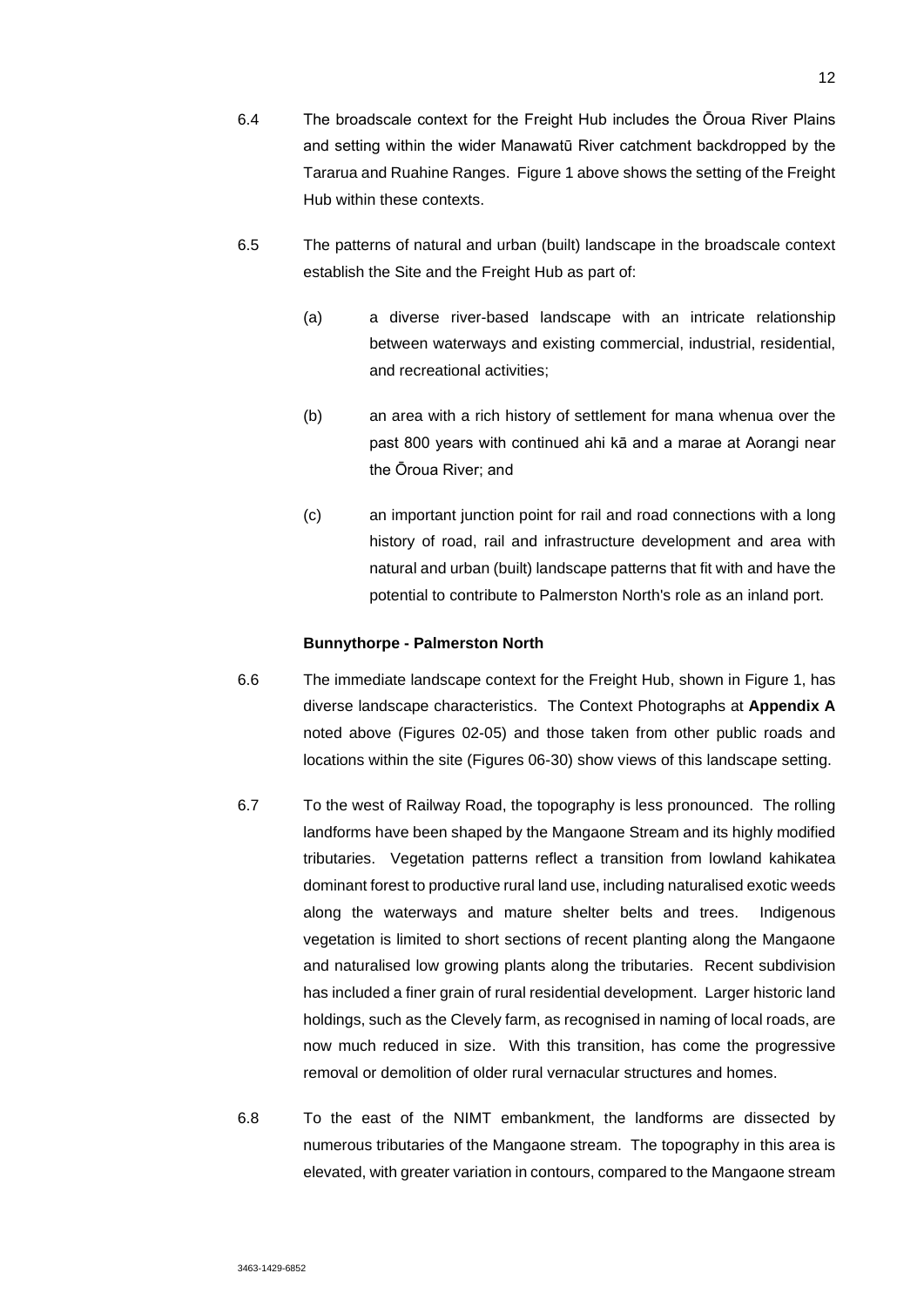plains to the west of Railway Road, and slopes up to Kelvin Grove 'terrace' above the Manawatū River. The pattern of rural residential development and curtilage planting is more established in this area compared to that of the west, with most residences located between Tutaki and Stoney Creek Rd.

- 6.9 Te Araroa Trail follows Sangsters Road reserve including its unformed sections at the base of the existing rail embankment. The NIMT line traces the toe of this landscape and varies in height. Although the Mangaone tributaries are culverted through this embankment, it acts as a barrier to water flow such that low lying properties can be impacted by flooding.
- 6.10 To the north is the small township of Bunnythorpe established along the NIMT line in the late 1800s. A number of features trace the town's history and add to its character, including the primary school along Baring Street, the Bunnythorpe cemetery on Maple Street, and Glaxo factory on Campbell Road. Heritage matters are discussed in further detail in the evidence of Mr Parker.<sup>2</sup>
- 6.11 To the south of the township, Roberts Line marks the edge of the current development within the NEIZ. Recent development has included the Foodstuffs warehouse which is of a similar scale and height to the freight forwarding facilities proposed on the Site and, beyond this, the regional airport. To the south of Roberts Line east, there is an area of rural zoned land retained, that features larger lot rural residential land use, and minor commercial activities, for example off Midhurst St.

## **The Freight Hub Designation Extent**

### *Freight Hub natural landscape*

- 6.12 The Site's natural landscape is characterised by the rolling landforms of the Mangaone Stream that have been shaped by tributaries and past flooding events. The Site's contours vary by approximately 5 m. Low lying areas are included in the flood hazard patterns identified in PNCC planning maps.
- 6.13 A number of the tributaries flow across the Site, including through culverts under Railway Rd and the NIMT line. These tributaries follow a naturalised path, influenced by farming activities and access bridges, with minor patterns of vegetation on their edges, predominantly exotic weeds. They support degraded habitats. On a 7-point scale these waterways have low natural character values.

<sup>2</sup> Evidence of Daniel Parker, dated 7 July 2021.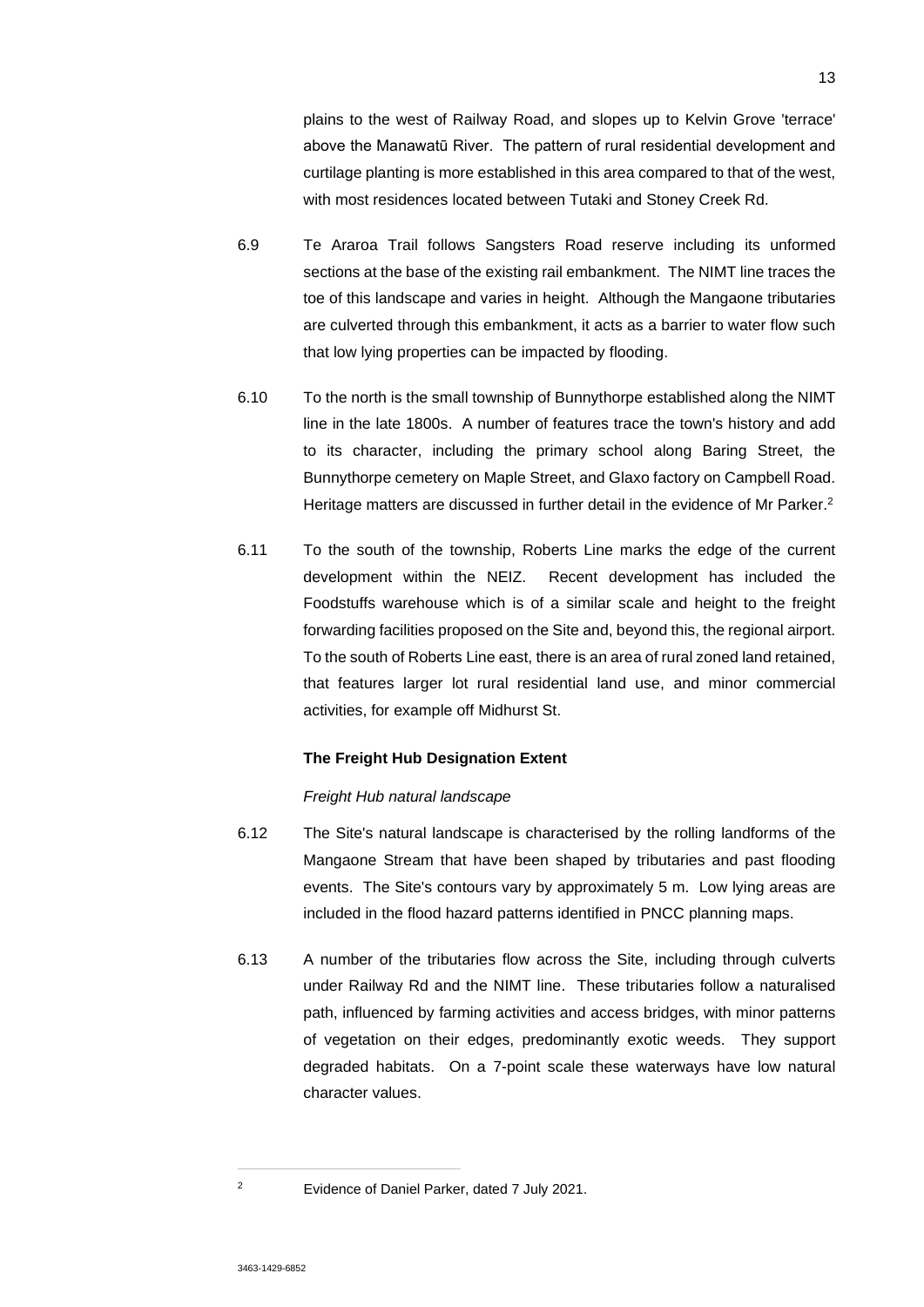6.14 Land cover across the Site is characteristic of existing rural land use, pasture and a mix of exotic trees, including shelter belts with a minor patter of indigenous species. Recent rural residential development has added a finer grain pattern of amenity planting to the Site, particularly along Clevely Line and Te Ngaio Rd.

#### *Freight Hub urban (built) landscape*

- 6.15 The Freight Hub's urban (built) landscape patterns are set to a framework of existing transport routes including:
	- (a) the existing single line NIMT and its varied height embankment;
	- (b) the arterial routes that follow the rail, Railway Road Campbell Rd that connect Palmerston North City, Bunnythorpe and Feilding, the links to SH54 and SH3 via Kairanga Bunnythorpe Rd and Ashhurst Rd and alternative routes through to Palmerston North City via Tutaki Rd and Stoney Creek Rd; and
	- (c) the pattern of connecting streets and cadastral boundaries that follow a distinct grid off Railway Rd.
- 6.16 Land use across the Site combines rural and rural residential activities and associated utility buildings with current landholdings subdivided off larger farms. There are a number of sites marking older homesteads, now demolished, such as the original Clevely homestead which was located at 489a Railway Rd (as are addressed in Mr Parker's evidence). Recent patterns of rural residential development with larger scaled homes, are located within the Site.
- 6.17 Together these features combine to characterise the Site as relatively open rolling land with remaining rural and recent rural-residential land use. This landscape is set to a busy rail and road corridor and a wider context of urban growth, including recent development and industrial zoning across part of the Site and recent rural-residential and residential growth to the north of the city.
- 6.18 Significant landscapes have not been identified in the vicinity of the Site. The Tararua Ranges has been identified as an Outstanding Natural Feature and Landscape in the One Plan and as a Landscape Protection Area in the Palmerston North District Plan. These ranges can be viewed from public area and private properties, mainly to the west of the Site, for example, along Maple St.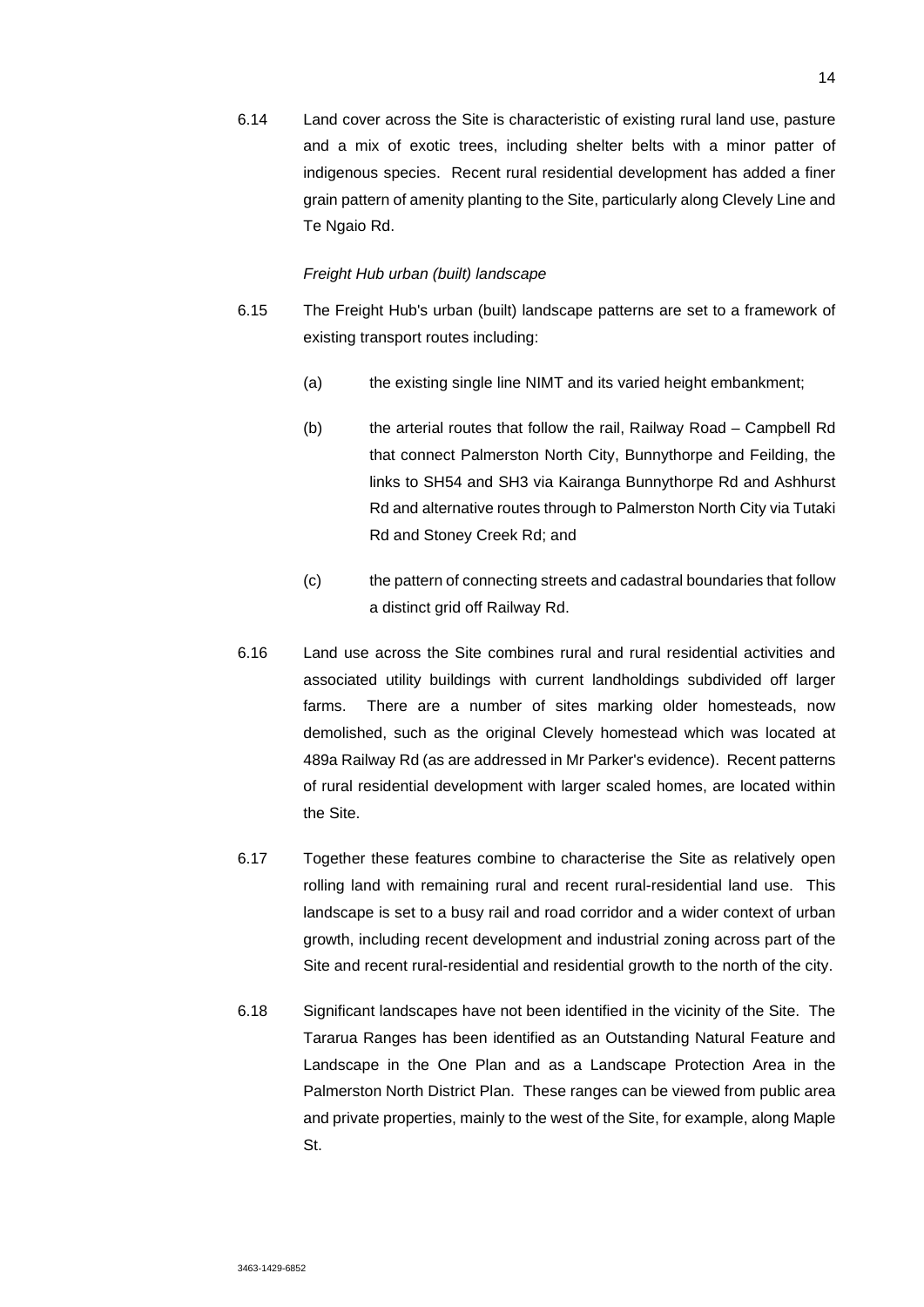# **7. ASSESSMENT OF LANDSCAPE AND VISUAL EFFECTS**

7.1 I have assessed the summative natural character, landscape and visual effects of the Freight Hub itself, noise mitigation and stormwater ponds during construction and from its operation. This assessment includes a consideration of the proposed mitigation as shown on the Landscape Plan and Cross Sections, as shown in **Appendix B.** 

# **Natural character**

- 7.2 I have assessed the overall effects of the Freight Hub on the natural character of the Mangaone Stream environs as **moderate positive** (on a 7-point scale).
- 7.3 The existing tributaries through the site are highly modified, have low natural character values, and are not accessible to the public. Culverting these waterways will remove opportunities for restoration in the future. However, the length of tributary removed is small in the context of the overall catchment and fish passage will be maintained upstream (or has the potential to be enhanced, as outlined in the evidence of Mr Garrett-Walker).<sup>3</sup>
- 7.4 Adverse effects resulting from the loss of these tributaries are mitigated by the design for a naturalised channel and the stormwater ponds and by the integration of mitigation planting around these features, including river plain and wetland species. Given time for establishment, and their scale, these features will result in positive natural character effects due to their physical and perceptual connections with the stream environment and their setting within a significant area of naturalised planting that would have been typical of the area historically.
- 7.5 The proposed planting will create a significant area of naturalised lowland bush and wetland vegetation near the stream, and compared to the existing environment, this will enhance indigenous habitats. The channel and stormwater features and the planting surrounding these, are directly connected to, and will be perceived as part of the Mangaone environment, when viewed from public areas. Compared to the existing environment, and including the proposed pedestrian and cycle loop tracks, they provide greater access to the stream margins which will enhance perceptions of natural character.

<sup>3</sup> Evidence of Jeremy Garrett-Walker, dated 9 July 2021, at section 7.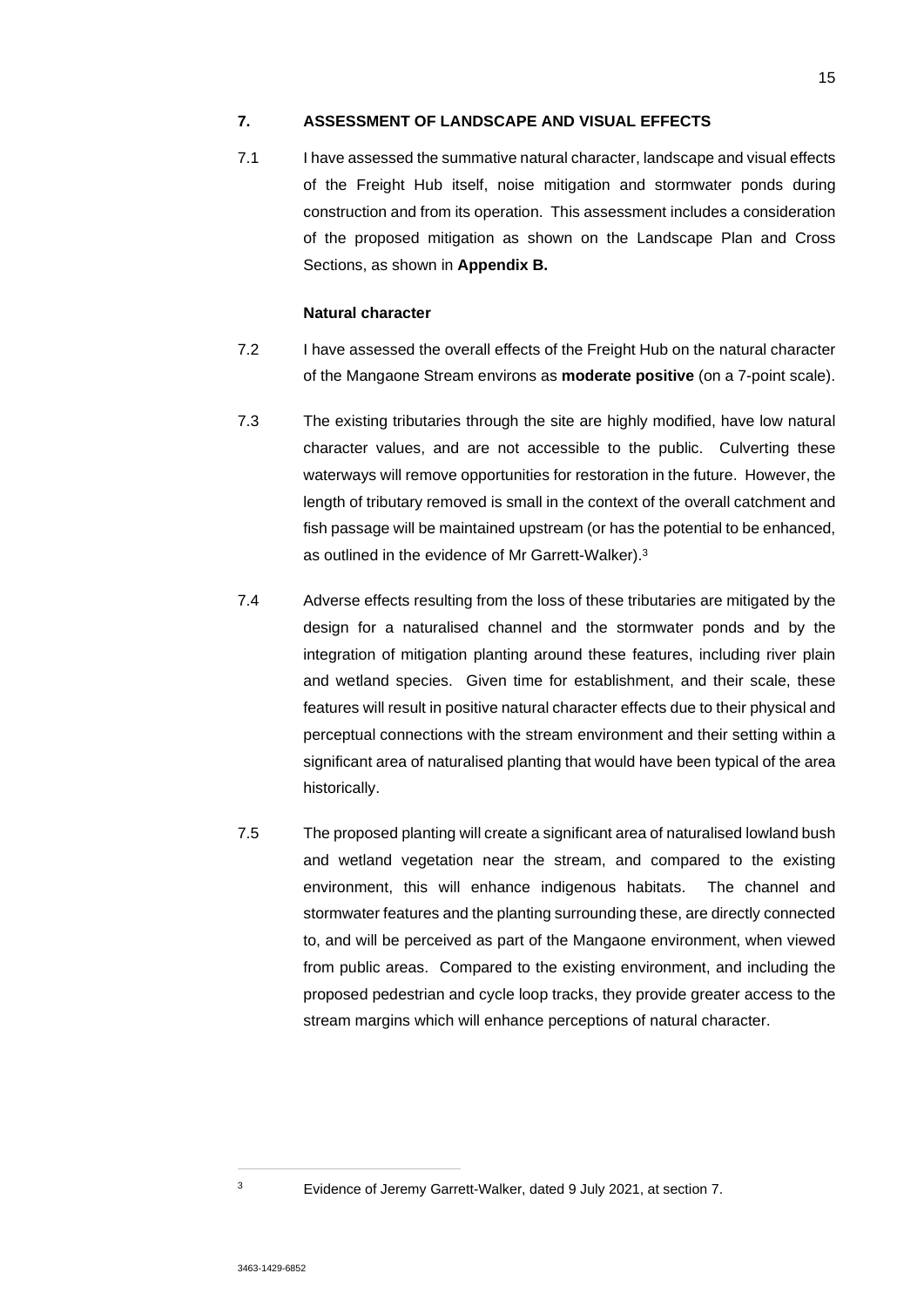### **Natural and urban (built) landscape**

*Natural landscape*

- 7.6 I have assessed the effects of the Freight Hub on natural landscape as **moderate-high adverse.**
- 7.7 This is a large-scale industrial development requiring significant earthworks. Excavation required will level a large area of land for rail and associated activities. However, these effects have been mitigated and reduced by the earthworks approach. The scale of the cut and fill batters have been reduced by the RL proposed for the Freight Hub and these batters are able to be revegetated. Natural landscape matters are further mitigated by the construction of naturalised features, including the proposed stormwater channel and ponds and significant areas of river plain, terrace and wetland mitigation planting.

#### *Urban (built) landscape*

- 7.8 The effects on the urban landscape will be **low-moderate adverse**. While the concept design layout provides for the best interface with the surrounding land uses, it is of a different scale and character to the surrounding environment. Some of these effects have been mitigated by the preferred layout to accommodate the larger structures to the south within the NEIZ, where industrial land use is anticipated. The removal of level crossings and provision of logical alternative routes impacted by road closures, has also limited these effects.
- 7.9 The proposed footpath and off-road track increases options for walking and cycling in the area. Combined with the opportunities for a lookout along Te Araroa Trail and planting to its edges, these paths will provide **positive urban (built) landscape effects**. Mitigation planting proposed along the edges of the perimeter road will also help to improve the gateway experience to Bunnythorpe, compared to the existing environment.

## **Visual amenity**

7.10 While the potential effects will vary, I have assessed the adverse visual amenity effects as no more than **low-moderate adverse** for most viewing audiences. Adverse effects have been mitigated by the proposed layout of the Freight Hub, where the larger structures are located to the south, and the significant areas of planting proposed.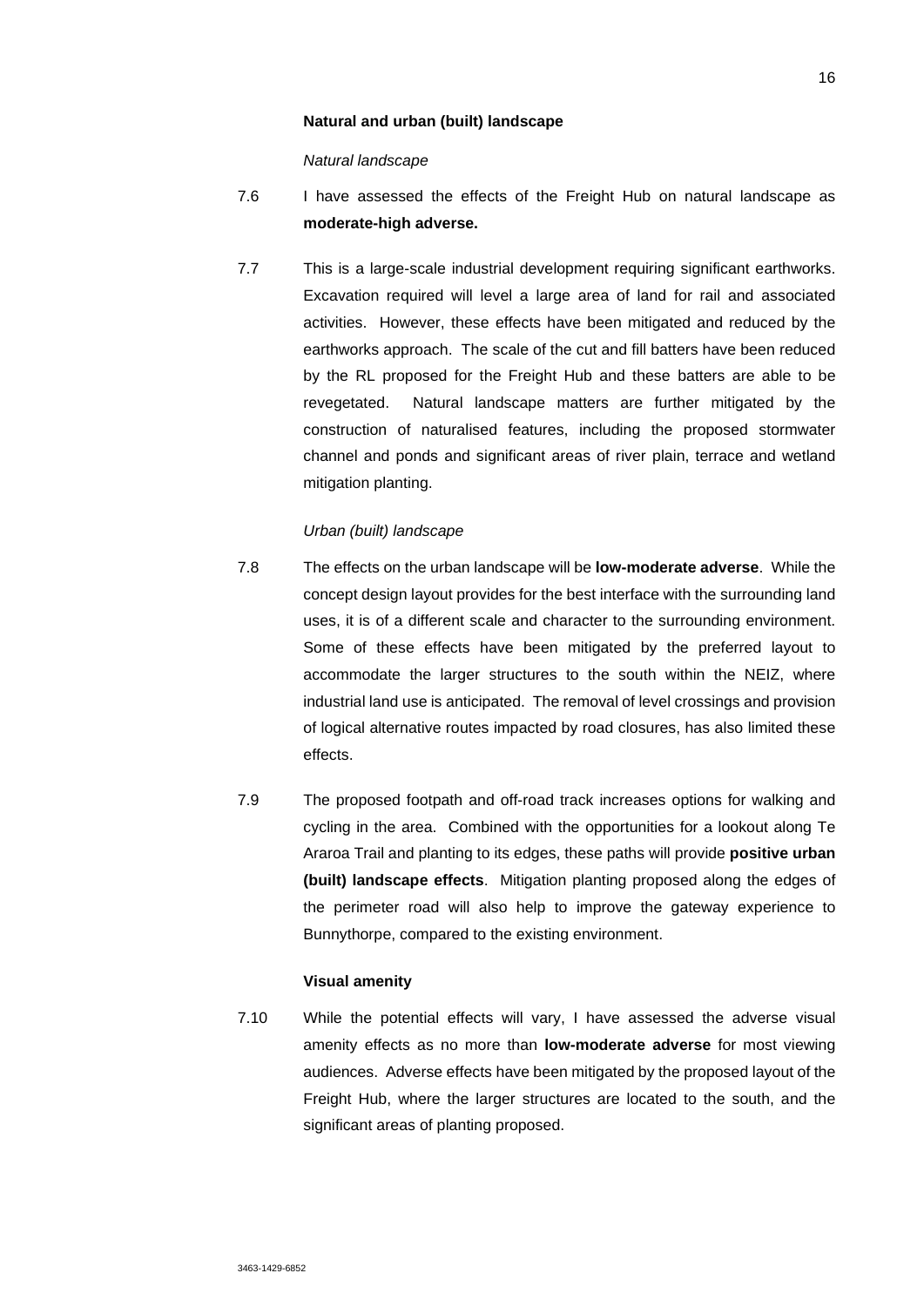- 7.11 The mitigation planting proposed will, overtime, improve the visual amenity of the entrance to Bunnythorpe and along the edge of Te Araroa Trail edge.
- 7.12 As expected for a project of this scale and nature, there are a number of residential properties where there is the potential for residual **high adverse**  visual amenity effects. These are properties with close open views towards the Freight Hub and where noise mitigation structures are proposed in close proximity. As set out in section 8 of my evidence, I have recommended further investigations should be carried out in the next stages of the project, to determine whether these effects can or need to be reduced further, including by additional mitigation planting, if required.

### **Construction**

7.13 The effects of construction for natural character, landscape and visual amenity are likely to range from **high to moderate-high adverse**, assuming mitigation planting can occur early in the staging, outside of the Freight Hub, as is addressed in Landscape and Design Plan condition.

# **8. MEASURES TO ADDRESS EFFECTS**

8.1 I have made a number of recommendations to manage adverse natural landscape, urban (built) landscape and visual amenity effects from the Freight Hub.

### **Additional planting in the Mangaone Stream environs**

8.2 I have recommended additional planting be integrated into the proposal, beyond that already provided for in the Landscape Plan, as attached to my evidence as **Appendix B**. Appropriate areas would potentially include the flood hazard land between the two stormwater ponds and alongside the tributary to Mangaone Stream which will be the outfall for the naturalised channel. This additional planting would further mitigate adverse effects on natural landscape, enhance the natural character of the Mangaone Stream environs and, for nearby residents, help to mitigate adverse visual amenity effects. This can be addressed through the proposed Landscape and Design plan (discussed below).

#### **Landscape and Design Plan**

8.3 I have recommended that a Landscape and Design Plan be prepared and submitted with the Outline Plan of works. This plan should outline the extent to which the design of the Freight Hub aligns with the industrial and rural values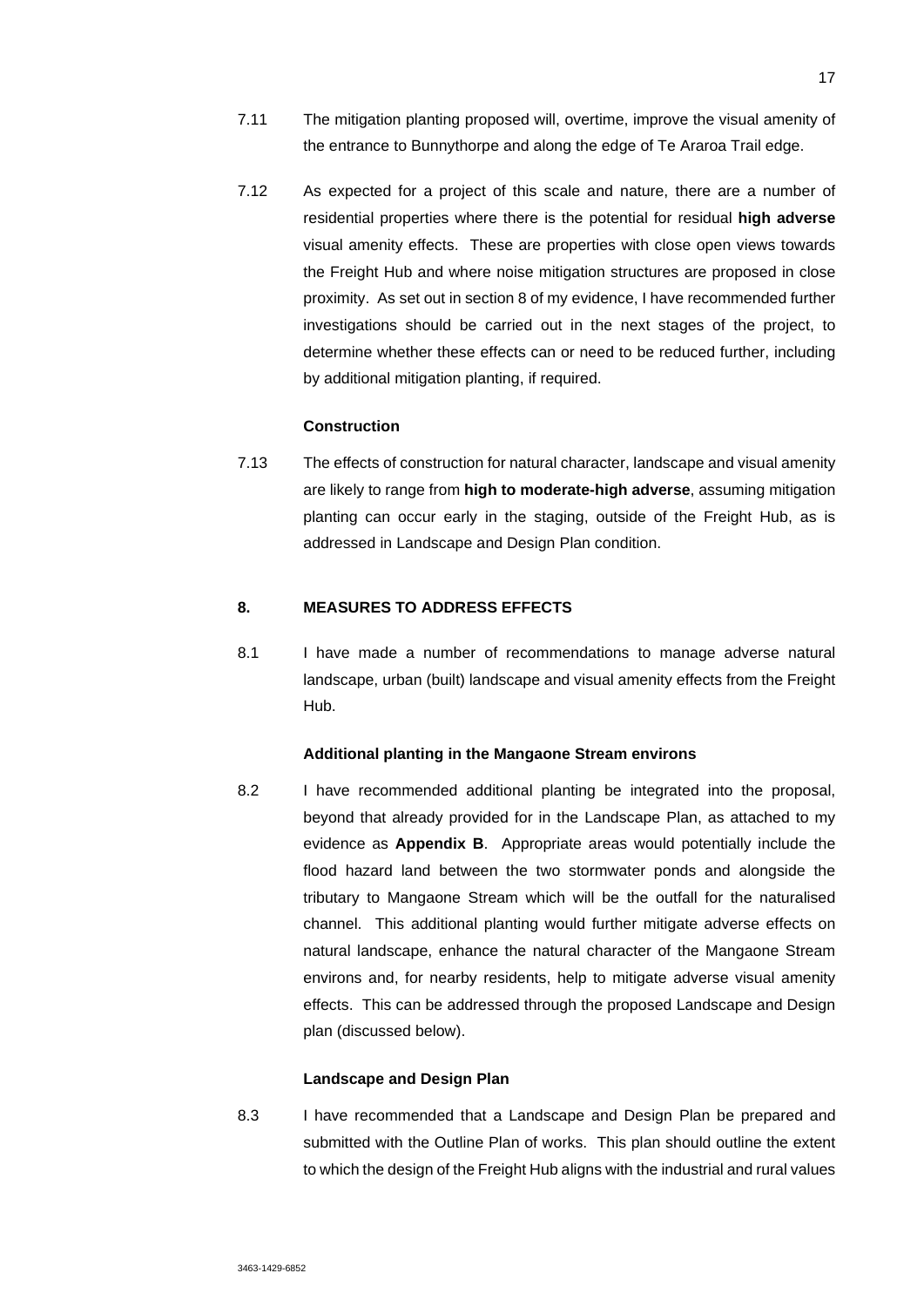highlighted in the NEIZ Design Guide. Where any departure from the NEIZ Design Guide is proposed, the Landscape and Design Plan will outline the reasons for that departure and why the alternative approach is preferred.

8.4 I consider the guide covers the range of factors that are relevant to the management of effects of the Freight Hub. In particular, as the Outline Plan progresses, design development in keeping with the guide is needed to ensure the Freight Hub minimises the perceived bulk and scale of the buildings. Matters to be addressed will include final location, form, materials, colours used and the articulation of the building facades such that they can be further integrated into the surrounding Bunnythorpe, rural and rural-residential landscape.

## *Integrated noise mitigation structures*

8.5 Similarly, design of noise mitigation structures, where guided by the NEIZ principles, will confirm the location, final form, finish, and planting for screening alongside Sangsters Road and Maple Street, and will consider the views from those streets and residential properties nearby. The guide will provide opportunities for further integration through design. For example, opportunities to improve the gateway experience into Bunnythorpe at the end of Ashurst Rd and the new perimeter road – Maple Rd intersection through appropriate detailing of noise mitigation structures and planting. Such an approach would provide urban (built) landscape and visual amenity benefits.

## *Integrated roading design*

8.6 The Proposed Conditions provide that the Landscape and Design Plan will outline how roads and walkways will integrate with the character of the surrounding area including the rural residential properties, township and existing NEIZ. Design matters to consider for new road connections will include required carriageway widths, requirements for curb and channel, intersection type options, lighting, and associated planting to ensure the quality of the urban (built) environment is improved and the design fits with the broader patterns of mitigation planting proposed.

#### *Lighting design*

8.7 To further manage visual amenity effects, including on the night sky, I have recommended lighting design considers opportunities for a 'zoned' approach to fit particular uses across the Site which can be considered under the Operational Lighting Design Plan in the Proposed Conditions. Visual clutter should be limited by balancing the number of lighting poles with maintaining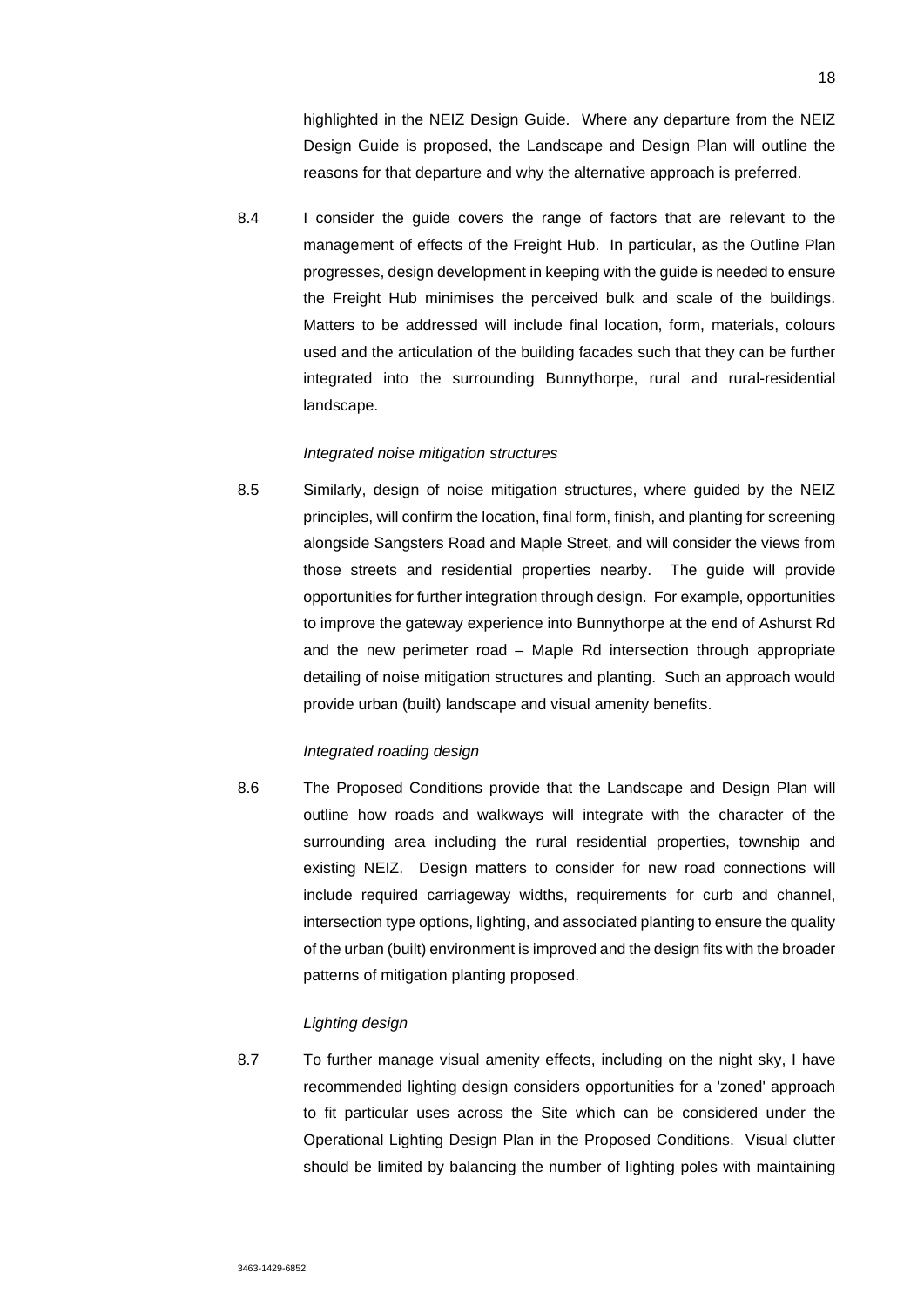lower tower type lighting to minimise light spill. I have recommended the Landscape and Design Plan has particular regard to lighting design to mitigate adverse visual amenity effects.

- 8.8 I understand that Mr McKensey has considered skyglow in his evidence. There is zero light tilt for most lights to avoid this, and there are opportunities to consider turning off lights in certain areas when not required, where this is practical and meets safety requirements.
- 8.9 Mr McKensey agrees that the Site should not be "over lit", but in his opinion the Updated Lighting Design has been optimised and is not "over lit".<sup>4</sup>

# **Integration with Te Araroa Trail where possible**

8.10 I have recommended opportunities to integrate the rural cycle path be considered, in consultation with PNCC, along with a possible lookout over the Freight Hub. This would enhance the urban (built) landscape. Alternatively, this rural cycle path could be accommodated along the perimeter road footpath or off-road trails proposed to access the stormwater ponds. Any opportunities to integrate with Te Araroa Trail will also be outlined in the Road Network Integration Plan, and the Landscape and Design Plan in the Proposed **Conditions** 

# **Further investigation of opportunities to minimise adverse visual amenity effects**

- 8.11 As discussed in my evidence above, I have recommended further investigation (including desktop and site work) at the Outline Plan stage to confirm additional planting, beyond that shown on the Landscape Plan as shown in **Appendix B**, which may be necessary to mitigate for adverse visual amenity effects for specific residential properties.
- 8.12 As a starting point, to be confirmed in both desktop and field investigation, and in response to the confirmed design, the residential properties recommended for further investigation are located:
	- (a) between Richardson's Line to 873 Roberts Line;
	- (b) 163 Clevely Line West;
	- (c) Te Ngaio Rd properties east of Maple St; and

<sup>4</sup> Evidence of John McKensey, dated 9 July 2021, at paragraph [8.7].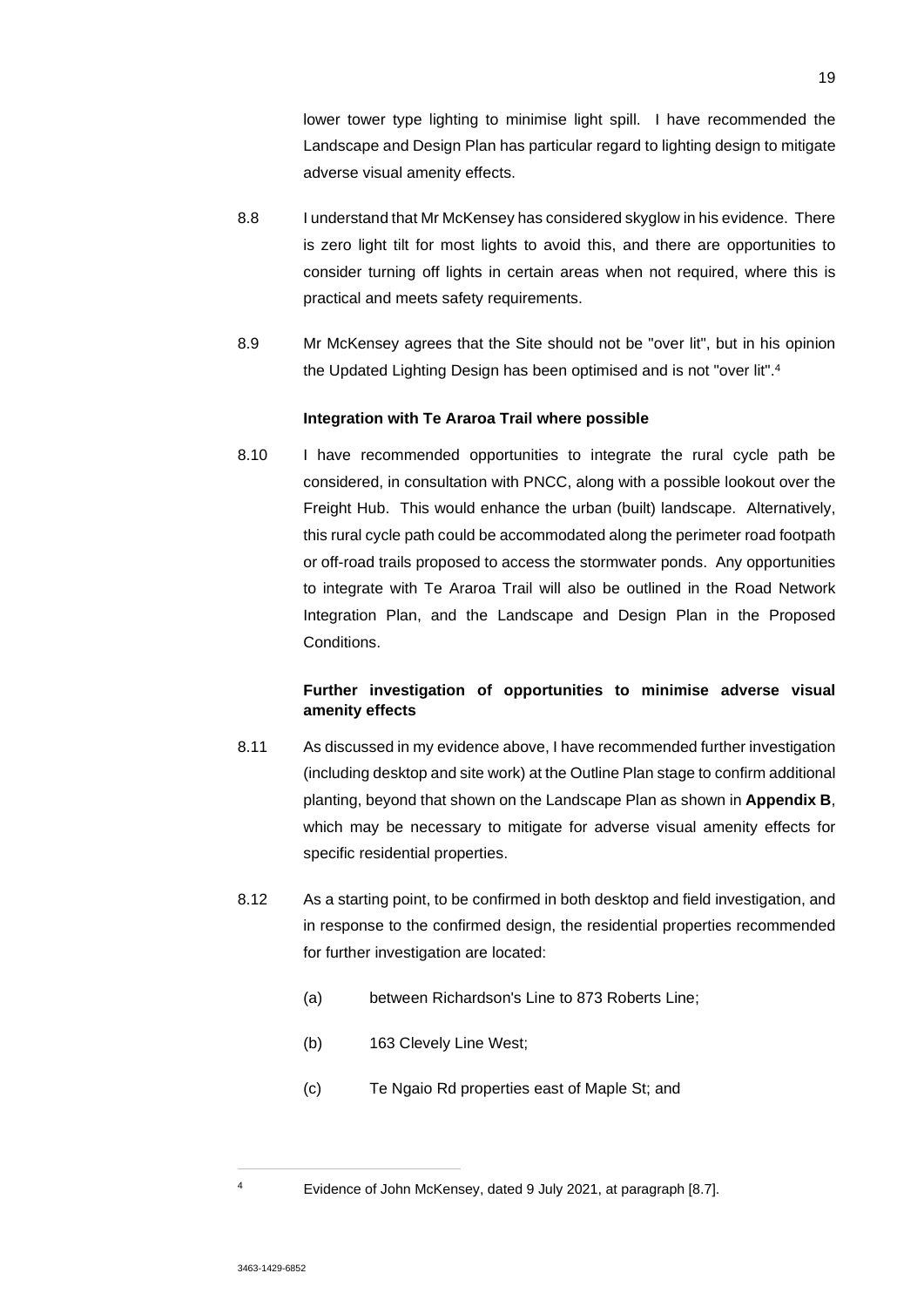- (d) residential properties directly alongside the NIMT that have an open and or elevated view towards the site which could include properties along Sangsters Rd, Tutaki Rd, Parrs Rd, Clevely Line east, Nathan Pl and Stoney Creek Rd.
- 8.13 A 3 D model, as will be confirmed in the next stages of the Freight Hub, would usefully inform this investigation, by providing exact location and height references that can be calibrated with the existing environment.
- 8.14 The extent to which any additional planting may help to address visual amenity effects would depend on early implementation of the proposed mitigation planting. This would ensure earth worked areas are replanted and achieve good coverage as quickly as possible and larger shrubs and trees are established prior to the main buildings being constructed. The timing of planting will be outlined in the Landscape and Design Plan in the Proposed Conditions at detailed design stage.

# **9. RESPONSE TO SUBMISSIONS**

- 9.1 I comment below on submissions relating to the landscape, natural character and visual effects of the Freight Hub on the environment.
- 9.2 I respond to these submissions by way of the following themes, rather than individual submissions:
	- (a) mana whenua values;
	- (b) access to waterways;
	- (c) positive landscape effects;
	- (d) landscape character and amenity;
	- (e) lighting;
	- (f) conditions; and
	- (g) the multi criteria analysis ("**MCA**") process.

# **Mana Whenua values**

9.3 Values associated with the site surrounds, of the landscape characterised by the Mangaone Stream and its tributaries, are noted in submissions by mana whenua Ngāti Kauwhata, Rangitāne o Manawatū, Ngāti Raukawa ki te Tonga.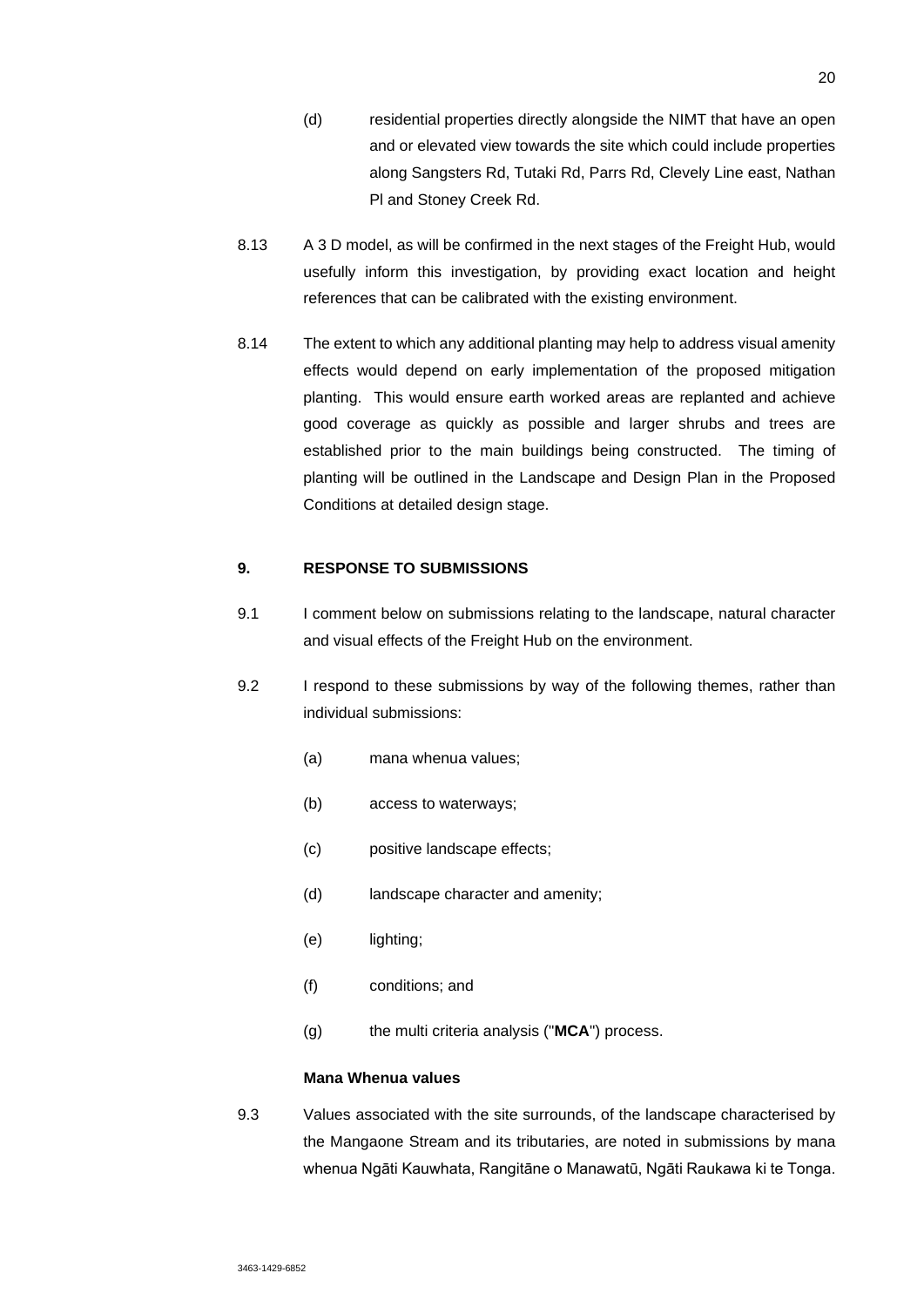I acknowledge these submissions as they relate to values to mana whenua, and the physical, perceptual and associative components of landscape. As set out in the Landscape and Visual Effects Assessment, my assessment has not addressed values to mana whenua, other than through a desktop review of shared and recognised values associated with the Ōroua and Mangaone area.

9.4 My assessment acknowledges continuing associations and use of the awa and whenua (streams and land) historically, and through continuing association and as part of the rohe for marae in the area. KiwiRail has proposed to prepare a Mana Whenua Engagement Framework in collaboration with mana whenua to recognise and provide for mana whenua values including in the development of the Landscape and Design Plan, and the design principles that underpin that plan. This is outlined in the Proposed Conditions. I agree with these conditions. This collaborative approach would acknowledge mana whenua values and the principles of partnership, included in the NZILA guidelines, Te Tangi a te Manu, as being important to the management of landscape, visual amenity and natural character effects in Aotearoa.

#### **Access to waterways**

- 9.5 With respect to public access to waterways, it is my assessment that this has been improved, compared to the existing environment. Sections of existing tributaries on private properties will be culverted under the Freight Hub and others diverted through a naturalised channel inside security and safety fencing. However, the Landscape and Design Plan, as conditioned, proposes public access in the Mangaone Stream environs, through the mitigation planting areas including recreation loop tracks around large, naturalised stormwater ponds.
- 9.6 There is no existing public access to the stream or the tributaries within the site currently. The land is in private ownership and the natural character of these waterways is low. Overall, I have assessed natural character gains provided by the naturalised features and mitigation planting in the Mangaone stream environs as moderate and positive, including perceptions that will be enhanced by public access.

### **Positive landscape effects**

9.7 Some submissions note positive effects in terms of the proposed planting with indigenous species and they are supportive of the conditions to put this in place prior to construction. The submitters highlight visual amenity and natural environment benefits, associated with the mitigation planting, naturalised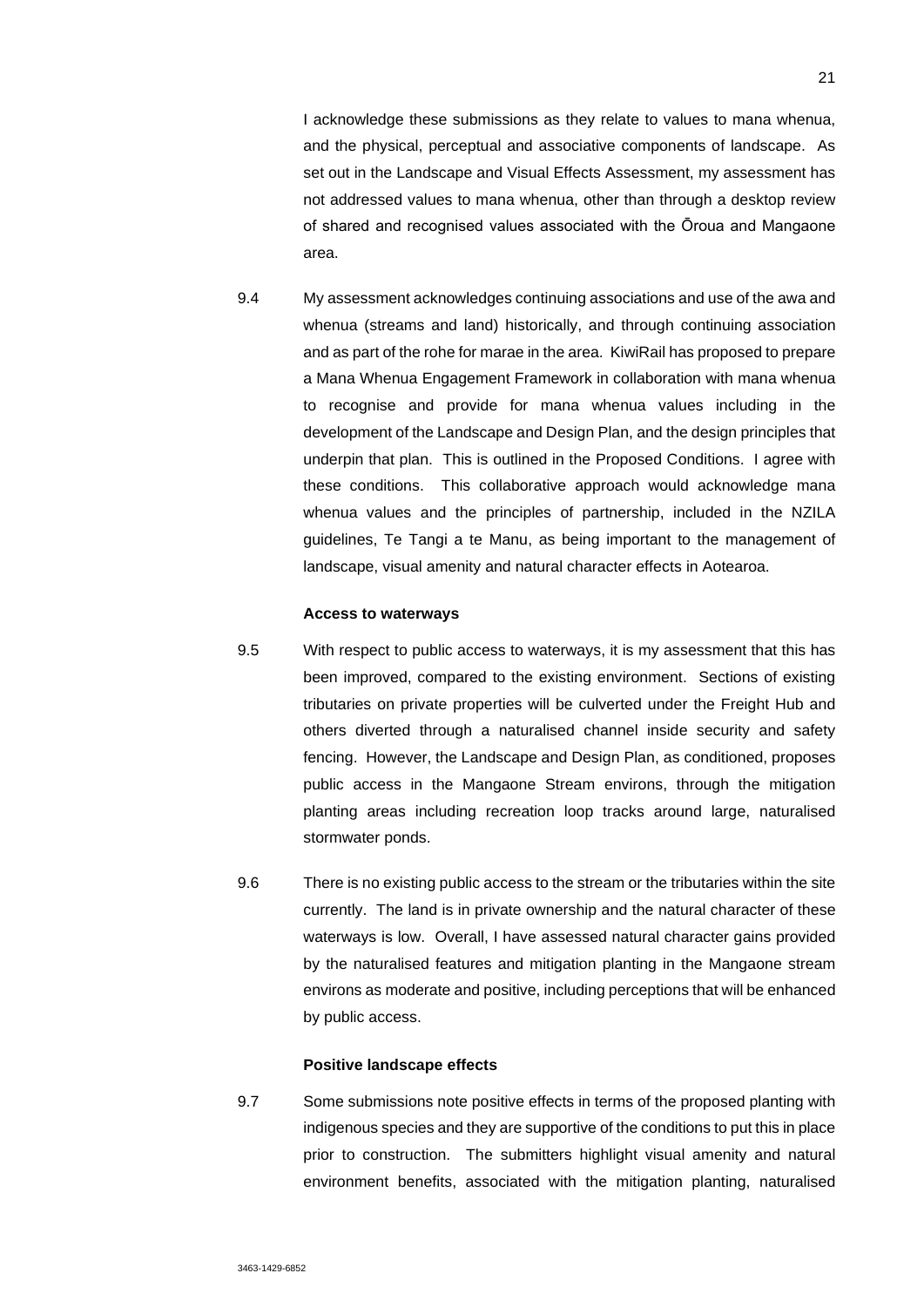stormwater ponds and the improved planted edge to Te Araroa Trail. The mitigation planting is also recognised as providing an opportunity to enhance the gateway entrance to Bunnythorpe and there is support for the naturalised channel and stormwater ponds, as having the potential to improve habitats and the streams to *'looking after the native flora and fauna and making efforts to improve the natural environment around the hub' (23).* 

- 9.8 In terms of urban (built) landscape matters related to transport, the submissions highlight the benefits of removing the level crossings, moving the NIMT line away from residential properties and the inclusion of enhanced cycling and walking facilities. This includes specific reference made to the opportunity for a Te Araroa Trail lookout *'to watch the trains'* and the proposed tracks around the stormwater ponds for their *'recreational value'* (23). The location of the new perimeter road to the west, and connection through to the existing level crossing, is supported, in that it bypasses the centre of Bunnythorpe, therefore helping to retain village character. The submissions support the use of the NEIZ Design Guide and include general recognition of the importance of detailed design in avoiding potential adverse effects on the urban (built) landscape and make specific reference to the importance of measures to retain Te Araroa Trail.
- 9.9 I agree with these submissions.
- 9.10 There are a number of other submissions in support (for example, Jim Jefferies, Christopher Clarke, and the Central Economic Development Agency) that address how the Freight Hub fits with existing broadscale urban (built) landscape patterns, including reference to adopted growth and regional transport plans.
- 9.11 In terms of broad scale urban (built) landscape patterns, I agree with the submissions. There is a logic to the location of the Freight Hub in this area, as it ties into existing rail and road transport networks and developing infrastructure zone.

### **Landscape character and amenity**

9.12 A number of submissions raise concerns in relation to adverse effects on landscape character and the related issue of amenity.<sup>5</sup> However, the majority

<sup>&</sup>lt;sup>5</sup> Submissions addressing these matters include: Bruce and Alison Hill (4), Glen and Karen Woodfield (6) Maree Woods (15), Ian and Alexander Shaw (21) Fiona Hurly (22), Bunnythorpe Community Committee (30) Stuart Robinson (34) Helen S Thompson (36), Aaron Fox (47), John Austin and Rosaleen Wapp (57), Joanne Kathrine Whittle (59) ,Peter Gore and Dale O'Reilly (61), Danelle O'Keeffe and Duane Butts (72), Kate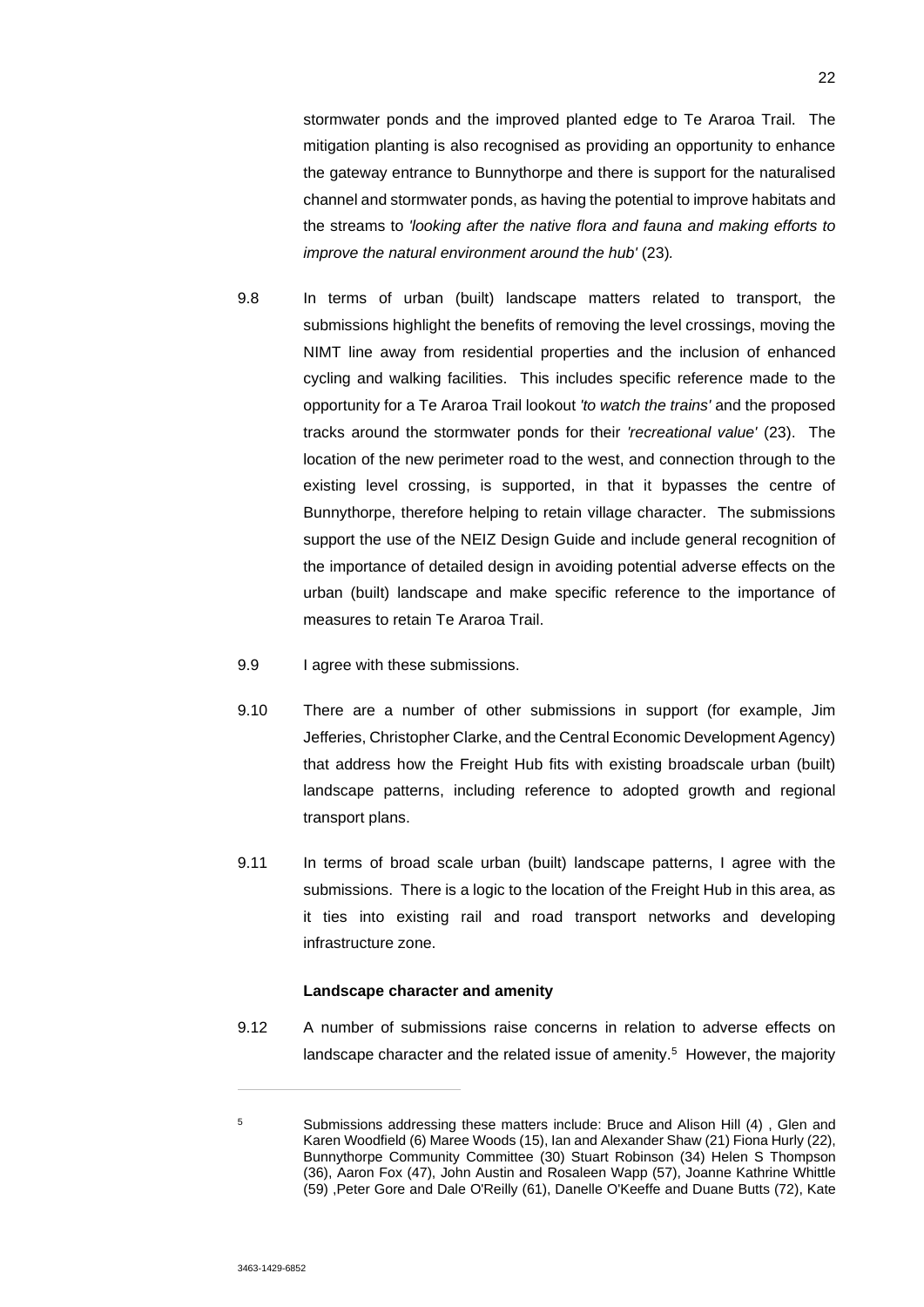of concerned submissions address character and amenity through the issues they raise, including changes in transport patterns, noise, dust, fumes and lighting. While these matters are addressed by other specialists on technical grounds, they are noted as relevant to this evidence and my response, given that urban (built) patterns and sensory matters contribute to landscape character and amenity.

- 9.13 A number of submissions reference the loss of physical features, sensory or perceptual matters and ongoing associations or connections related to the existing rural land use of the site, and how the Freight Hub will fit within the immediate context of Bunnythorpe and surrounding rural and residential areas.
- 9.14 I acknowledge the concerns raised in these submissions and that the Freight Hub will result in a change to the existing landscape. As outlined at section 4 of my evidence, these types of concerns have been a central consideration in the design of the Freight Hub to date and have informed a number of aspects of the proposal, such as the layout of the Freight Hub, including the mitigation planting, building setback and approach to earthworks.
- 9.15 For example, the concept design layout:
	- (a) aggregates much of the proposed planting to the edges of the Freight Hub, as shown on the Landscape Plan in **Appendix B**. This provides for a continuous area of naturalised River Terrace, Plain and wetland species to be located alongside the perimeter road, the Mangaone Stream environs and Te Araroa Trail where it will be viewed and experienced from public roads, recreation tracks and residential properties;
	- (b) provides for building setback, to the edges of adjacent roads (of at least 40 m) and the stepping of building height (with the tallest bulkier buildings located to the centre of the site and at a greater distance from residential areas) which will assist these larger scale forms to be integrated; and
	- (c) includes an integrative approach to earthworks. By setting the Freight Hub at RL50, this has reduced the height and extent of cuts and fills required to the edges of the perimeter road. As these batters are gently sloped, they can be tied back into existing contours and

McKenzie (79), Raewyn Carey (84), Justine Jensen (90),Ministry of Education – Bunnythorpe School (92).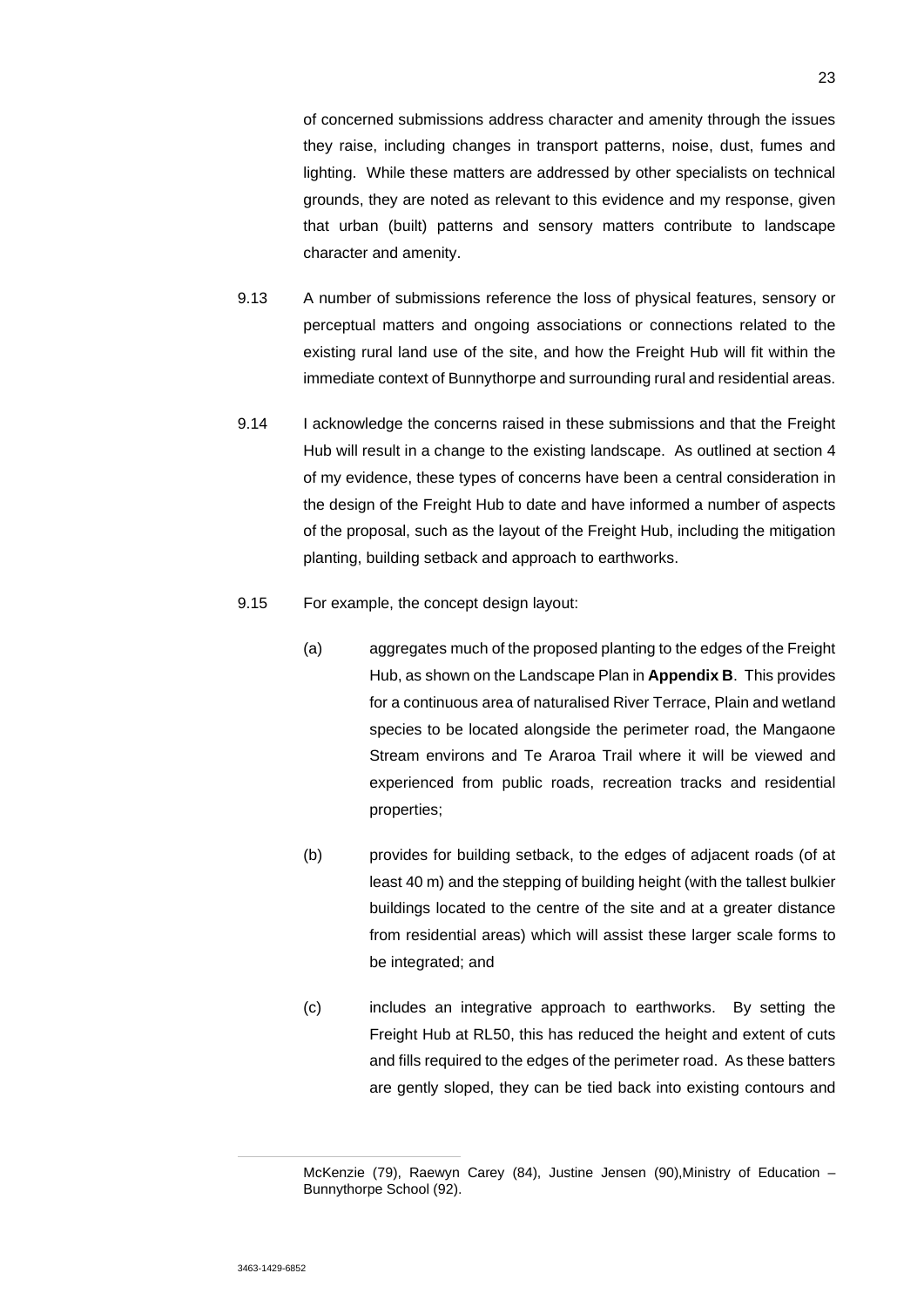planted. This further integrates the development into the landscape, which reduces the potential for adverse effects.

- 9.16 However, there will be adverse effects on landscape character and amenity ranging from low-moderate to high (as contributed to by the natural and urban (built) landscape and visual amenity). These adverse effects are due to the nature and extent of the development.
- 9.17 My assessment concludes that adverse potential effects on landscape character and amenity have been avoided and mitigated by the proposed design and I have made a number of further recommendations that are intended to inform the detailed design process and ensure that further opportunities to landscape character and amenity effects can be mitigated, as outlined at section 8 of my evidence.
- 9.18 In my opinion, these adverse effects are able to be reduced further in the process of detailed design and in the approach taken to construct the Freight Hub and the Proposed Conditions outline how those opportunities will be considered through the Landscape and Design Plan. These include:
	- (a) the preparation of design principles and design outcomes for the Freight Hub, using the NEIZ Design Guide, but also departing from it (and adding to it) where necessary;
	- (b) how roads and walkways will integrate with the Freight Hub, including paths and cycleways;
	- (c) the timing of planting to maximise establishment before construction starts;
	- (d) the final form and articulation of the buildings; and
	- (e) the final form and finish of the noise mitigation structures and associated planting.
- 9.19 I consider that the measures outlined in the proposed condition for the Landscape and Design Plan will address these matters and help to limit adverse effects on the values associated with existing landscape character and amenity.

### **Existing views**

9.20 In addition to landscape character and amenity issues, Karen and Greg Woodfield of 9a Maple St raise concerns relevant to specific elements in their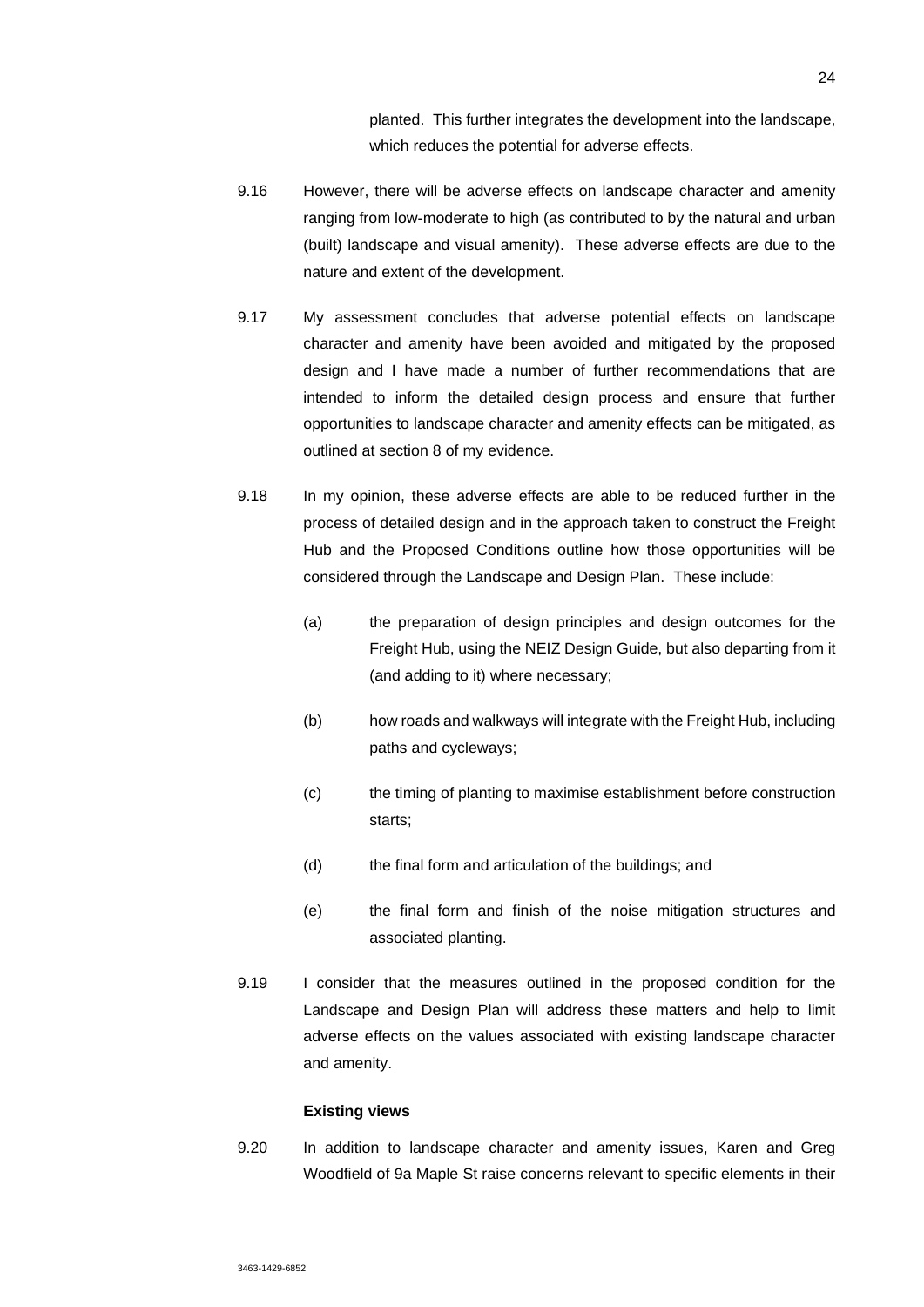existing views. A representative view from their property is included in the Context Photograph **Appendix A**. Figure 7 and 8 and cross section 1 and 9, in **Appendix C,** shows the proposed levels through this area. Their concerns relate specifically to the location and height of the proposed earth bund for noise mitigation, and they request that this be lowered in height or other such measures as to ensure that views of the NIMT, the windmills and hills are retained, as is important to their family, including their son with autism.

9.21 I consider that the matters raised in the submission are most appropriately addressed through detailed design. At that stage of the process, the best location of the earth bund and options to plant or grass this area will be confirmed. While I acknowledge the specific concerns of the submitter, and that a lower earth bund would have less of a screening effect, it will be important to ensure there is a consistent approach applied which considers all properties along Maple St and integration with the village and wider rural residential context.

#### **Walking and cycling**

- 9.22 There are a number of submissions relating to walking and cycling which are addressed in detail within the evidence of Mr Georgeson.<sup>6</sup> I have addressed these submissions where they raise urban (built) landscape and visual amenity concerns, for example, as associated with the loss of privacy and public access to waterbodies.
- 9.23 Amenity benefits related to new paths and the lookout to the edges of Te Araroa Trail are considered above in my evidence. I have also addressed concerns relating to public access to waterways, as raised by mana whenua, noting that the proposed paths include areas in the vicinity of the Mangaone Stream, and that these areas are currently in private ownership. The recommendation to increase areas of mitigation planting between the ponds, over flood prone land, would provide further opportunities to enhance public access to waterways noting they are existing tributaries to be retained in this area that currently flow through private land.
- 9.24 Loss of privacy, due to the proximity of the proposed loop track around the stormwater ponds is raised by Helen and Pita Kinaston (27) at 824a Roberts Line. They also make the request that any public car park be located at a distance from their property. The loss of privacy is a particular matter addressed in the NIEZ Design Guide and the integration of walkways within

<sup>6</sup> Evidence of Mark Georgeson, dated 9 July 2021, at section 9.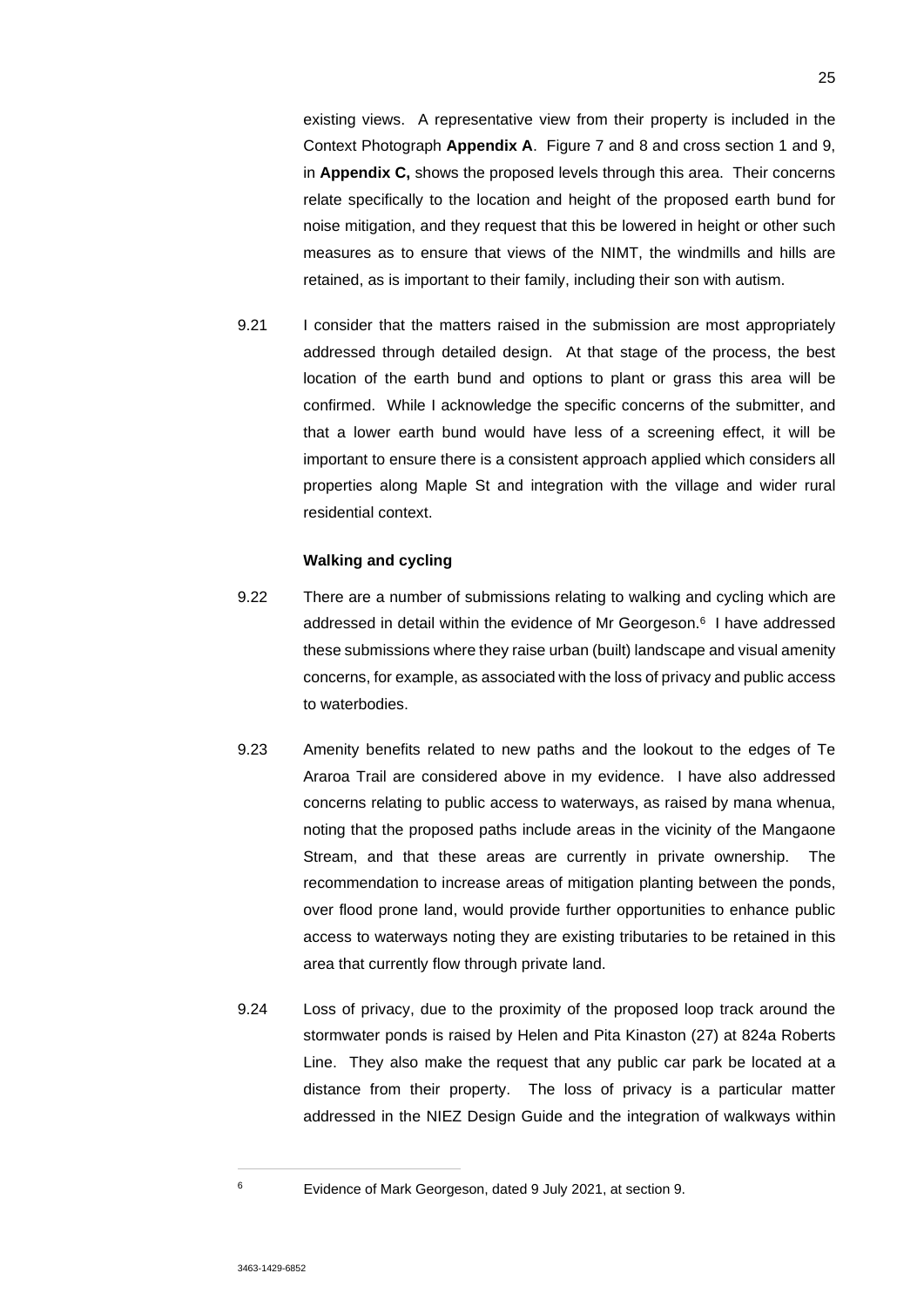the designation is specifically noted as a factor to consider in the development of the detailed Landscape and Design Plan. Access to the tracks is currently proposed via the footpath along the new perimeter road and there is no provision for a public car park. Fencing to the edges of the ponds and proposed mitigation planting of taller River Plains species are also relevant to the consideration of privacy effects. Overall, I consider the submission matters raised are able to be addressed in detailed design through the Proposed Conditions proposed.

### **Noise mitigation**

- 9.25 Some submitters have raised concerns regarding the technical aspects of the proposed noise mitigation. These are addressed in detail in Dr Chiles' evidence.<sup>7</sup> As a sensory matter relevant to landscape, I have also considered noise as being a contributor to character and amenity.
- 9.26 Concerns raised regarding the design of the earth bund alongside Maple St have been addressed above. Two other submissions raise concerns relating to the screening of the vertical noise mitigation walls and of the timing of mitigation planting.
- 9.27 These matters are addressed by the proposed Landscape and Design Plan which will outline the location of the proposed noise mitigation structures including the final form, finish and planting of these structure. The proposed plan will also address the location, type and timing of mitigation planting.

# **Lighting**

- 9.28 A number of submissions relate to lighting which are addressed in detail within the evidence of Mr McKensey.<sup>8</sup> My assessment of lighting matters is limited to the consideration of the proposed layout and types of lighting structures (including flood light poles 20 m in height) as they will from part of the new built environment. The evidence of Mr McKensey is that the relevant standards for glare and light spill have been met.<sup>9</sup>
- 9.29 My assessment recognises there will be adverse effects on the urban (built) landscape associated with the Freight Hub, due to the scale and character of the development, and this relates, in part, to changes to the night sky. This is to be expected for a project of this nature and scale in this environment. However, measures to ensure adverse lighting effects are minimised through

<sup>7</sup> Evidence of Stephen Chiles, dated 9 July 2021, at section 8.

<sup>8</sup> Evidence of John McKensey, dated 9 July 2021, at section 7.

<sup>9</sup> Evidence of John McKensey, dated 9 July 2021, at section 6.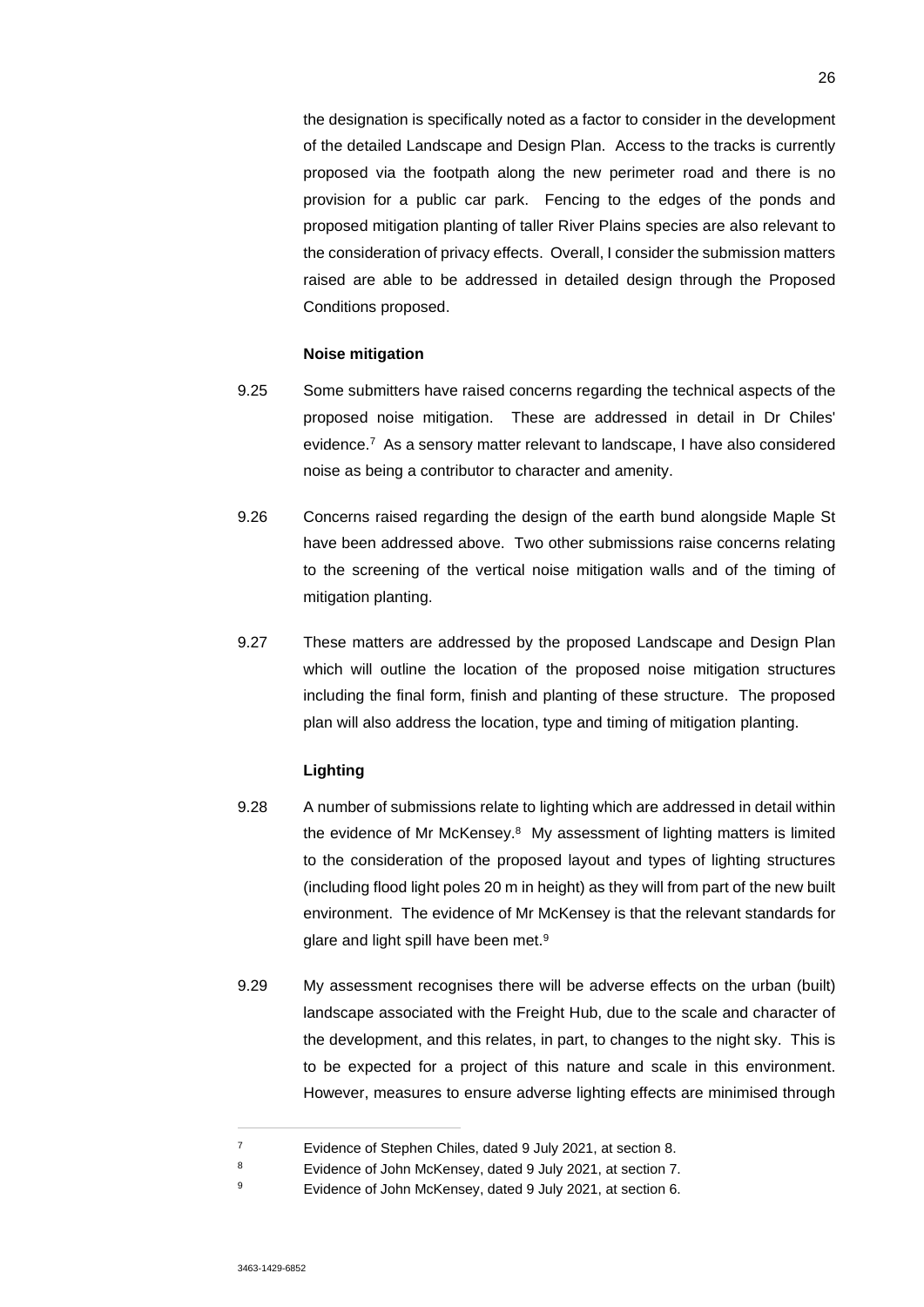detailed design are further addressed in the Landscape and Design Plan and through the Operational Lighting Design Plan, as outlined in the Proposed Conditions.

# **10. RESPONSE TO SECTION 42A REPORT**

- 10.1 I have reviewed the sections of the Section 42A Report relevant to my evidence, particularly the Section 42A Technical Evidence prepared by Chantal Whitby.<sup>10</sup>
- 10.2 Ms Whitby concludes that the site "*is not necessarily an inappropriate location for the Freight Hub*" but that "*the landscape will fundamentally change due to the scale and natural of the activity in the proposed rural setting*" and therefore the adverse effects will require "*appropriate mitigation and management.*" 11 She recommends further conditions to address effects.
- 10.3 I broadly agree with Ms Whitby and the Council Officers, subject to a number of qualifications below.

#### **Design framework**

- 10.4 Ms Linzey and Ms Whitby have recommended a "design framework" be prepared specific to the Freight Hub to provide for an integrated and interactive approach to addressing potential effects such as social, noise, lighting and transport.<sup>12</sup>
- 10.5 I do not consider that a bespoke design framework is necessary for the Freight Hub. The existing NEIZ Design Guide already provides guidance for how the design of the Freight Hub can integrate with the surrounding area. However, I do agree with Ms Whitby that establishment of design principles and outcomes that will inform the design of the Freight Hub should be prepared using the NEIZ Design Guide as a base. There would be flexibility in the preparation of the design principles and design outcomes to allow for departure from the NEIZ Design Guide, or additional matters to be considered, where it is appropriate to do so. This could be to recognise, for example, how integration with Bunnythorpe to the north can be best achieved.

<sup>10</sup> Section 42A Technical Evidence: Landscape and visual effects, dated 18 June 2021.

<sup>11</sup> Section 42A Technical Evidence: Landscape and visual effects, dated 18 June 2021,, at paragraph [111].

<sup>12</sup> Section 42A Technical Evidence: Landscape and visual effects, dated 18 June 2021,at paragraph [100].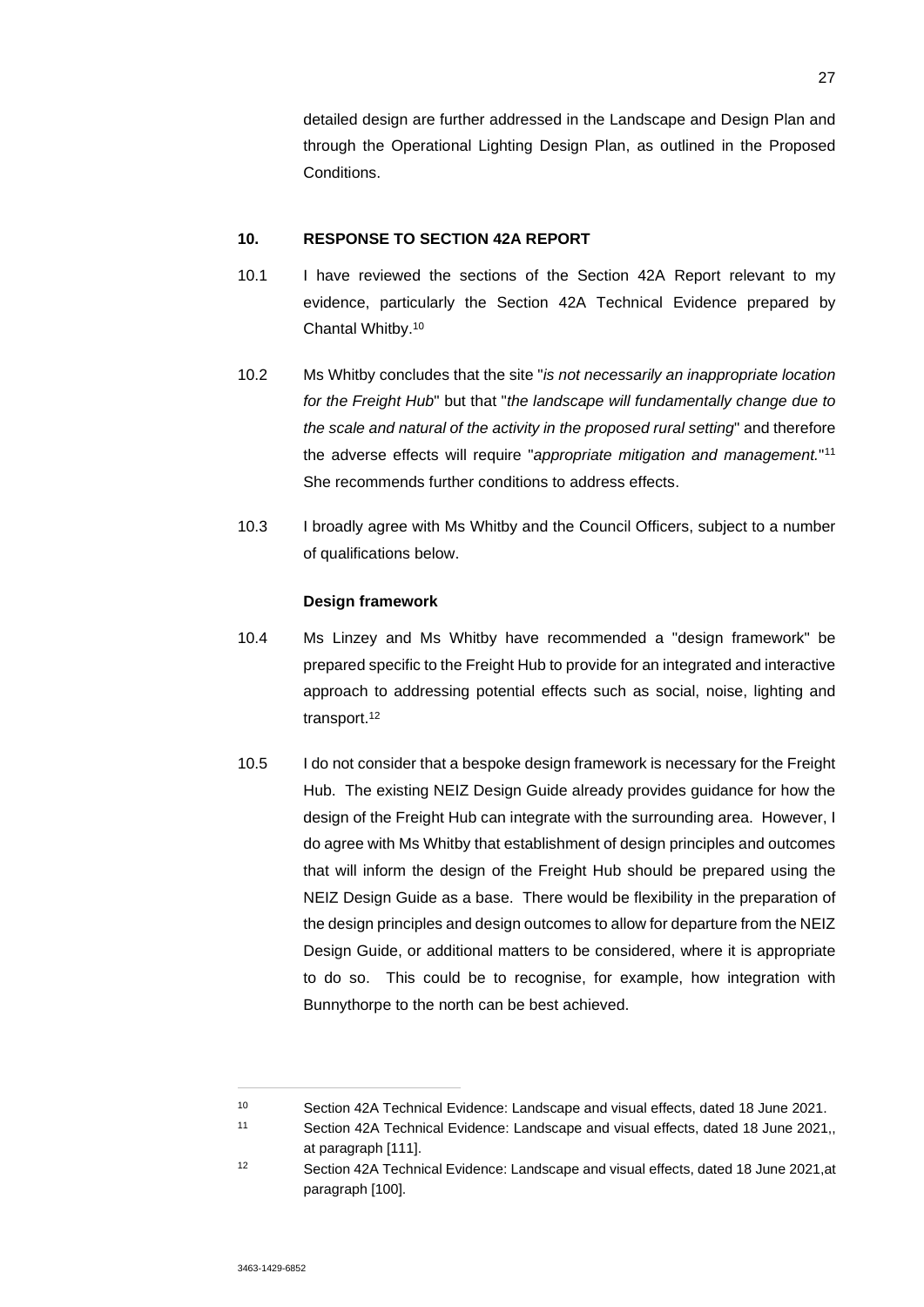- 10.7 In light of Ms Whitby's recommendations, I have recommended that the Landscape Plan be updated to a Landscape and Design Plan to reflect this. In preparing that plan, KiwiRail will prepare a set of design principles and design outcomes to inform the design of the Freight Hub. This is reflected in the Proposed Conditions.
- 10.8 The Community Liaison Forum proposed by KiwiRail would also allow the community opportunities to provide input on the preparation of the design principles and outcomes. It is anticipated that mana whenua would be involved through this process as part of the Mana Whenua Engagement Framework.

# **The approach to considering natural character**

- 10.9 The main matter on which Ms Whitby and I disagree is the net effect on natural character. I assessed a net positive effect because of the creation of the naturalised channel, large stormwater ponds and extensive planting of river plain and wetland indigenous species in association with these features.
- 10.10 Ms Whitby considers there will be net adverse effects on natural character and that the measures discussed above are mitigation for landscape character.
- 10.11 We have different theoretical interpretations of 'natural character'. Ms Whitby states that natural character is firstly established from a scientific focus with a subsequent evaluation of how natural character would be perceived and experienced.<sup>14</sup> She considers the ponds may contribute to perceptions of natural character but that they would not be considered natural from an ecological perspective and would have limited ecological value.
- 10.12 By comparison, I consider natural character is a subset of landscape character. That natural character is a perceived value and, while scientific understanding helps inform perception, natural character is not primarily a scientific matter (it does not take the place of matters such as ecology and related matters addressing stream length loss, addressed by that discipline).

<sup>13</sup> Section 42A Technical Evidence: Landscape and visual effects, dated 18 June 2021, at paragraph [107].

<sup>14</sup> Section 42A Technical Evidence: Landscape and visual effects, dated 18 June 2021, at paragraph [49].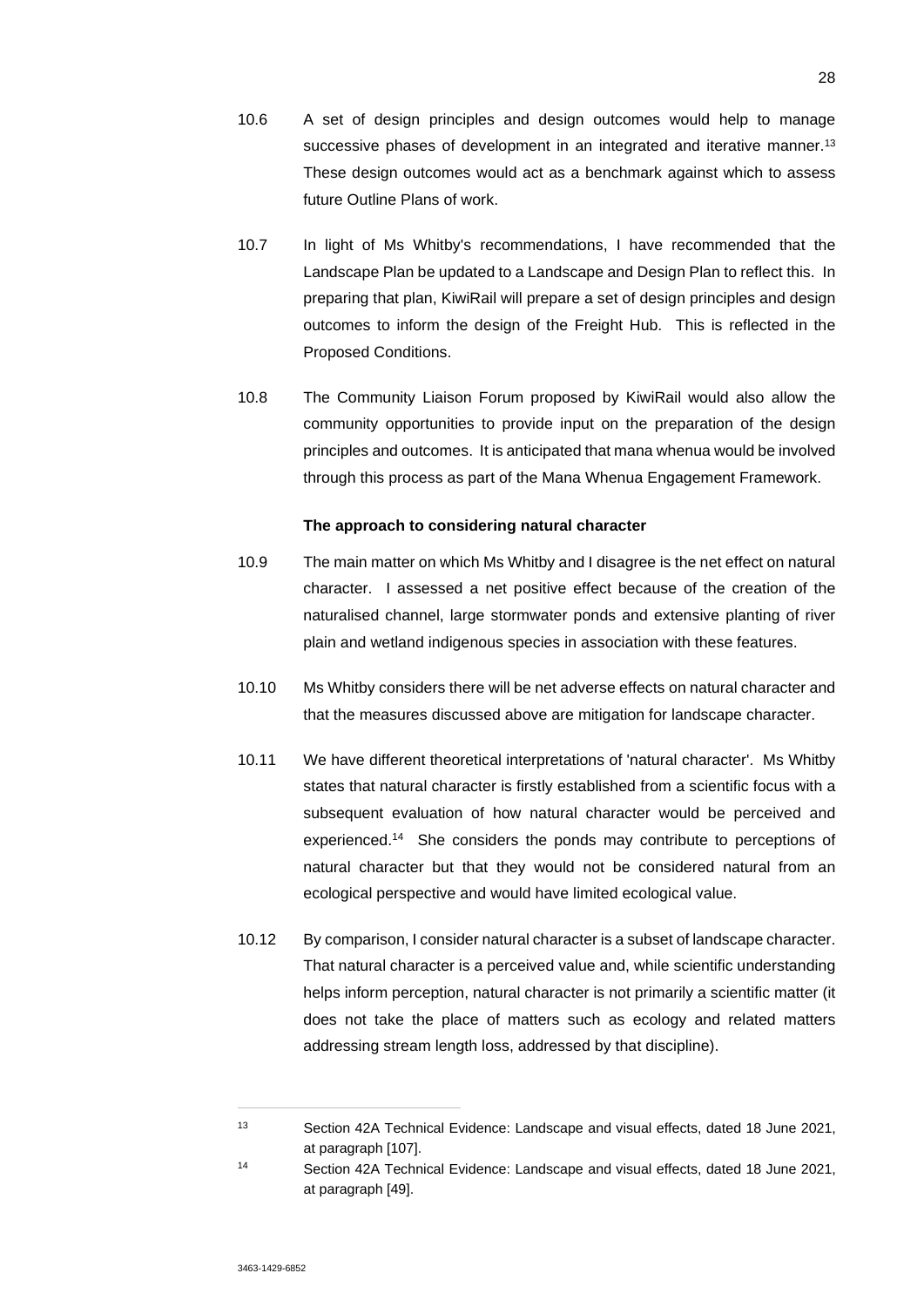- 10.13 Setting aside the theoretical matters, there may be little difference between Ms Whitby and my assessment. I acknowledge that there will be 'moderate-high' adverse effects on the 'natural landscape' (including the extent of modification of natural landform and loss of tributary streams), and Ms Whitby acknowledges the proposed planting measures will have some benefit in mitigating for landscape character (32).
- 10.14 Ms Whitby raised several other matters relating to methodology, effects, and mitigation which I respond to briefly for completeness:
	- (a) I do not consider the effects are diluted by being assessed at too wide a scale. The context is properly described at three spatial levels. Visual amenity effects are assessed with respect to the primary viewing 'audiences'. Effects on landscape character (natural and urban or built) are assessed firstly with respect to the Site, and then in terms of the surroundings to the extent necessary to understand the effects. For example, the disruption of streams within the Site is acknowledged and contextualised as being confined to parts of the tributaries with low natural character within the catchment (the Site being selected and configured to avoid the main stem of the Mangaone Stream).
	- (b) The terms 'natural and urban' mean the same as 'natural and built' (LVA page 6), and distinguish the layers collectively comprising landscape character, rather than compartmentalising into separate areas. I agree the area is the rural outskirts on the edge of the Palmerston North urban area. I assessed effects in that context.
	- (c) As discussed above, I do not consider that photo simulations are required at this stage of the process. I consider the visual effects, other than that on the night sky, can be analysed from the use of cross-sections and viewpoints.
	- (d) While the Freight Hub will unavoidably result in a 'fundamental change' on the Site and its adjacent rural surrounds (as acknowledged in the LVA) a key landscape matter is whether the Site is appropriate. The Site's adjacency to the NIMT, straddling the NEIZ on the edge of the city, and its modified nature are relevant considerations. (I note that it is the second time in Palmerston North's history that the rail yard has been moved from within the city to its outskirts).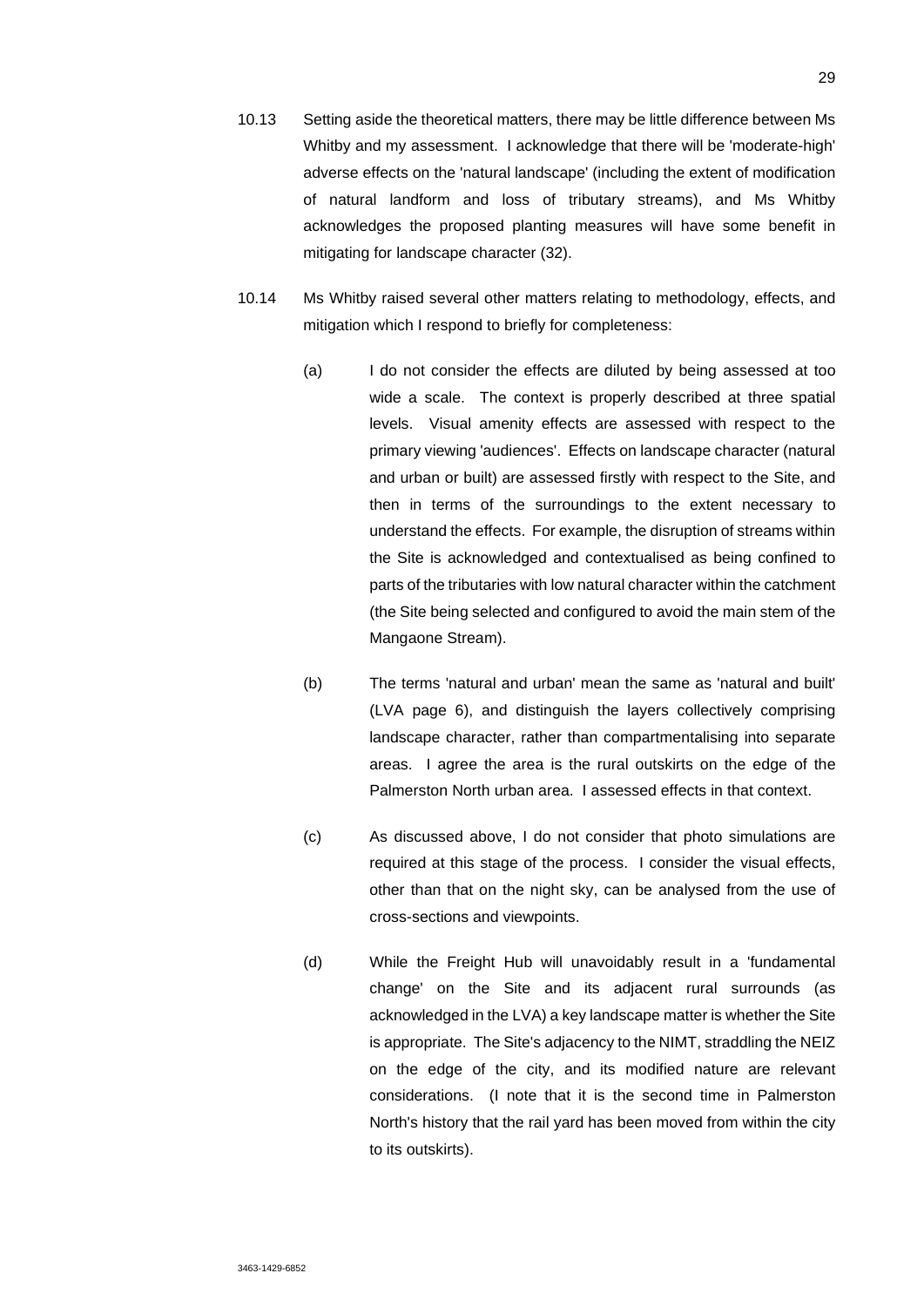- (e) While I agree with Ms Whitby that landscapes are experienced through all the senses, including sound, I consider this should not be conflated with the specialist noise assessment. The character of the sound from the Freight Hub will be consistent with its landscape character of a transport and distribution facility. Likewise, the lighting will be consistent with the character of a transport and distribution facility. Such landscape effects should be interpreted in terms of the site's context on the edge of the Palmerston North urban area and have been considered in my assessment under urban (built) landscape and visual amenity. However, they should not be conflated with specialist light assessment including such things as light levels and glare.
- (f) Ms Whitby raised the question of cumulative effects associated with natural character, due to the loss of streams. Stream loss is a matter addressed in the evidence of Mr Garrett-Walker.<sup>15</sup> The natural character of waterways on this area of the plains has been considerably diminished over time. An aspect of the alternatives assessment was to minimise further effects on streams (for instance, a characteristic of the site is its small tributaries, reasonably near the watershed and with relatively low natural character values). While the proposal will have adverse effects on the existing natural character, which is low, the proposal also includes restoration and rehabilitation.
- 10.15 Ms Whitby acknowledges she has not assessed the alternative locations for the proposed Freight Hub.<sup>16</sup> I confirm that I was involved throughout that process. I compared the different sites with respect to potential landscape, visual, and natural character effects, had input to the broad configuration of the Freight Hub, and took part in MCA workshops. These matters are documented in the alternative's assessment. I consider the Site is appropriate from a landscape perspective.

# **11. RESPONSE TO RECOMMENDED CONDITIONS**

11.1 I have reviewed the recommended conditions in the Section 42A Report, including those taken from Ms Whitby's suggestions. In my opinion, a "design framework" developed afresh is not necessary where the NEIZ Design Guide

<sup>15</sup> Evidence of Jeremy Garrett-Walker, dated 9 July 2021, at section 8.

<sup>16</sup> Section 42A Technical Evidence: Landscape and visual effects, dated 18 June 2021, at paragraph [98].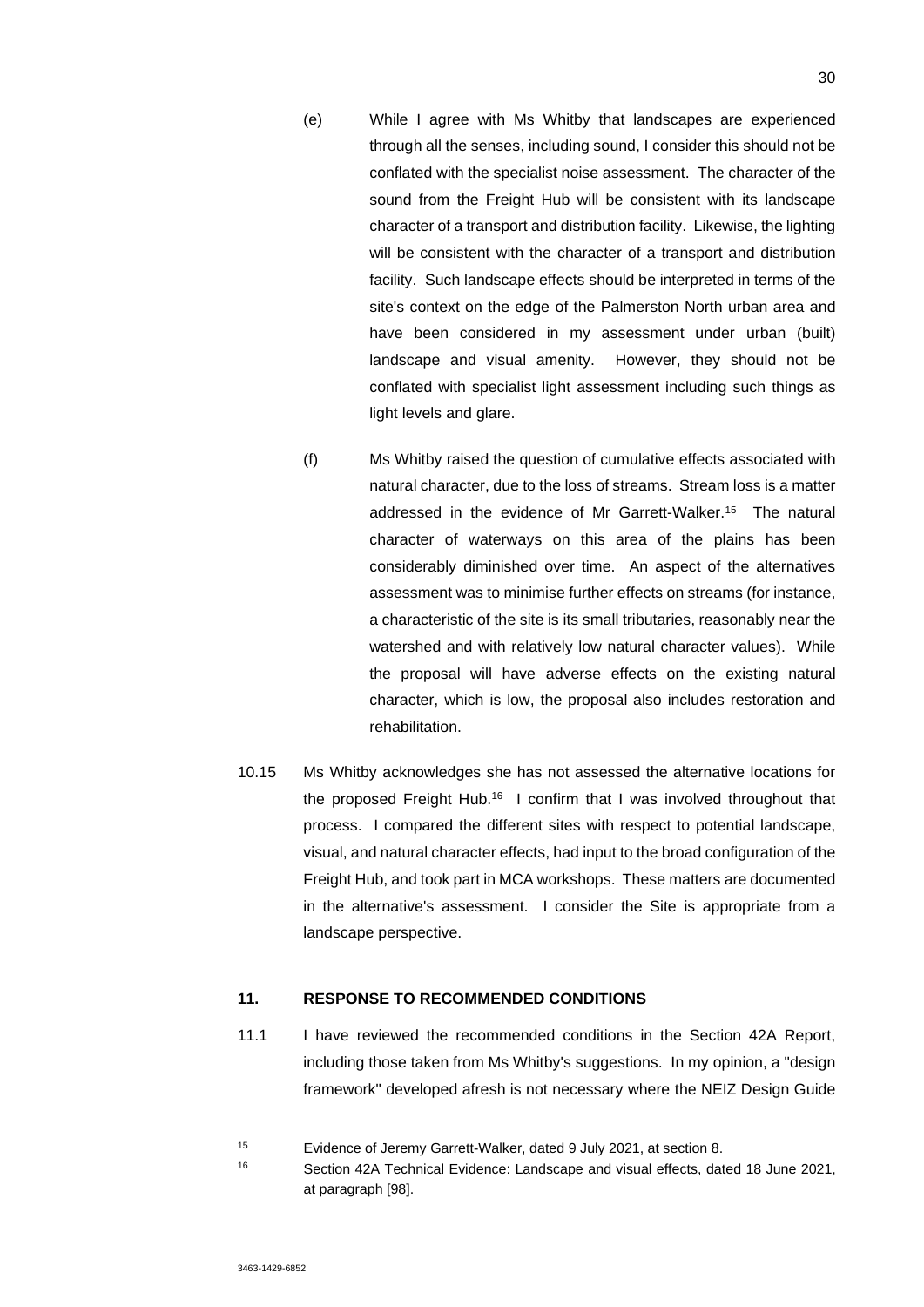can be used as a foundation from which to build upon the design principles and outcomes to be achieved for the Freight Hub. Those principles and outcomes will then form part of a Landscape and Design Plan, with input from mana whenua, the community and the project specialist team (including, but not limited to, terrestrial and freshwater ecology, noise, lighting, social impacts, stormwater, historical heritage, archaeology).

- 11.2 As outlined above, I have recommended a Landscape and Design Plan that provides for the establishment of design principles and design outcomes that have informed the design of the Freight Hub, using the NEIZ Design Guide as a base. The proposed Landscape Plan, in the conditions lodged with the NoR, has been updated to a Landscape and Design Plan as incorporated into the conditions attached as Appendix 1 to Ms Bell's evidence.
- 11.3 My recommendation is that the Landscape and Design Plan is to be submitted for approval as part of the first Outline Plan of works. The Landscape and Design Plan will set out landscape and design principles and outcomes to guide successive stages of development and on-going management of the landscape.
- 11.4 I recommend that:
	- (a) The Landscape and Design Plan provides for the following key outcomes:
		- (i) positive net effects for natural character of the Mangaone stream environs through restoration and rehabilitation measures;
		- (ii) integration of the Freight Hub with the landscape character and amenity values of the surrounding area, including Bunnythorpe Village; and
		- (iii) connectivity of cycle / footpaths around the perimeter of the site, and realignment of Railway Road to maintain connectivity between Bunnythorpe and Palmerston North.
	- (b) The Landscape and Design Plan shall have regard to the following:
		- (i) the principles of the NEIZ Design Guide;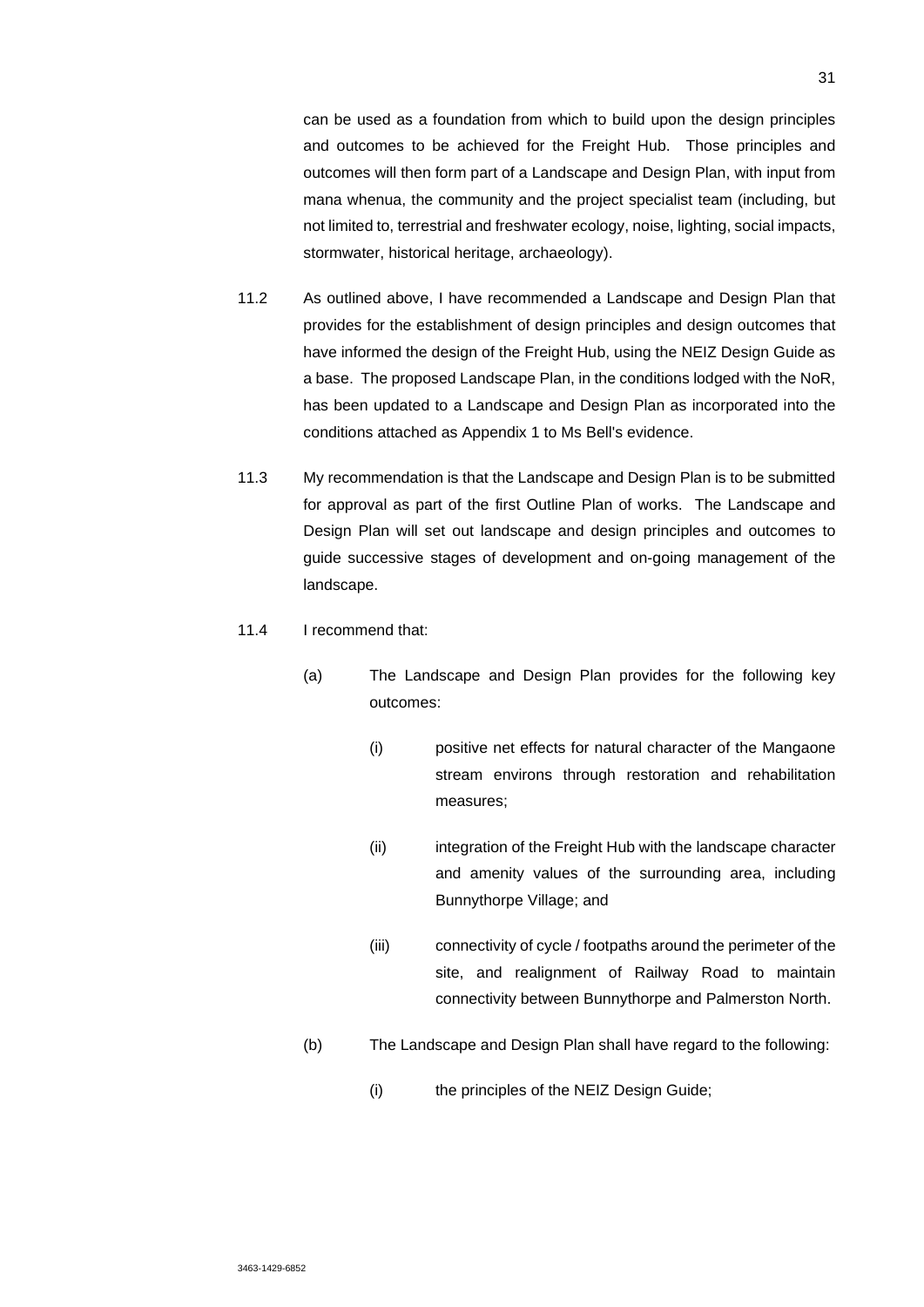- (ii) contouring of earthworks to integrate with the surrounding topography, with cut and fill batters graded and topsoiled to enable planting where necessary;
- (iii) landscape buffers around the perimeter of the Site. The recommended buffer depth is a typical minimum of 5 m to any noise mitigation wall (there may be minor, short length, departures to this minimum depth, for example, to accommodate paths and essential infrastructure). These depths will be confirmed through the Landscape and Design Plan;
- (iv) planted building setbacks from adjoining land to mitigate for adverse effects. The recommended minimum building setbacks are 30 m from Sangsters Rd and the new perimeter road and a minimum of 8 m at the corner of this and Roberts Line. These depths will be confirmed through the Landscape and Design Plan process, and it may be appropriate to consider some variation to these recommended minimum depths where adverse effects are able to be mitigated appropriately. For example, should the final design provide for 9 m high distribution warehousing along the perimeter road, a narrower planted building setback may be appropriate;
- (v) planting to screen noise walls from areas around the Site and design measures to confirm their final form and finish contributes positively to the urban (built) landscape;
- (vi) guidelines for treatment of rooflines and upper walls of taller buildings (those over 10 m in height) to soften unrelieved building expanses;
- (vii) naturalised form and margins for the two major stormwater ponds;
- (viii) naturalised form and margins for the diverted tributary stream (channel) at the north end of the Site, including consideration of alignment;
- (ix) restoration of indigenous river plain, river terrace, and wetland plant communities that would naturally have